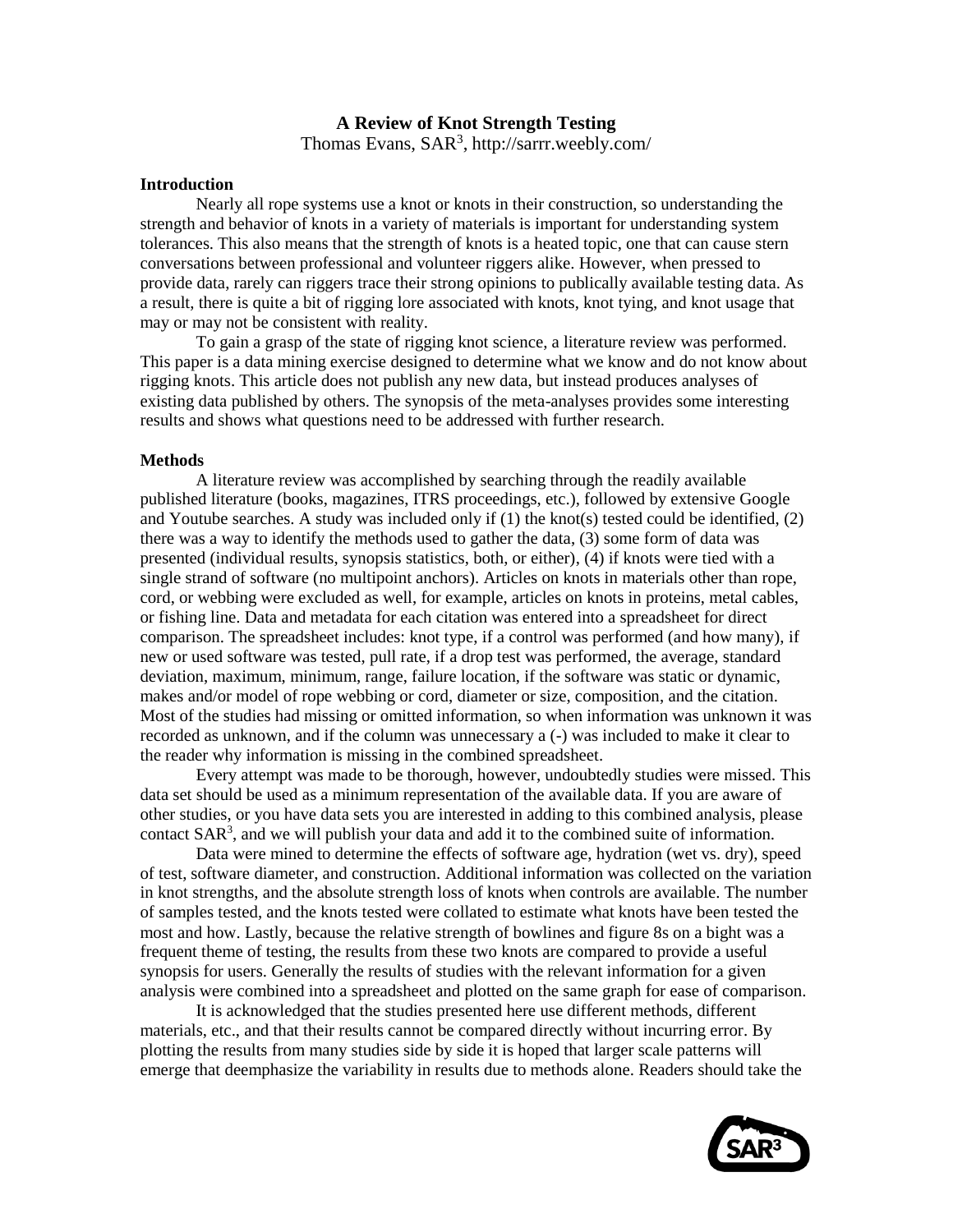results with a grain of salt and understand that the results are general at best, and should be supported with further targeted hypothesis driven empiricism or experimentation. **Results**

A total of 114 sources were used, with a total of >1440 tests for the combined analysis. The knots most tested are those used most frequently in rigging (Figure 1), with the figure 8 on a bight, double fisherman's bend, bowline, overhand bend, and flat overhand bend being the five most common knots tested. Table 1 lists the 16 knots with at least 21 test results available across all sources, and Figure 1 shows the relative number of tests for each knot described in Table 1.



more data points reported. $<sup>1</sup>$ </sup>

Studies report sample sizes between 1 and 12 (Figure 2, Table 2) with the vast majority of measurements reporting sample sizes of 1 ( $N=636$ ), with 6 or less being the most common sample numbers when multiple samples were tested.



Residual knot strength, calculated as a percentage of the average control strength of unknotted software, is plotted in Figure 3 ( $N=132$ ) for every knot comparison possible from the combined data set. There is a distinct band of data between  $\sim$ 45% to  $\sim$ 85% (Figure 3) of the unknotted software strength in which the vast majority of measured knot strengths fall between. For a given knot there is a range of residual strengths (Figure 4), a range which overlaps the ranges of other knots. This same information is presented in table form with ranges of residual knot strengths (Table 3), because this is the format the rigging community is accustomed to

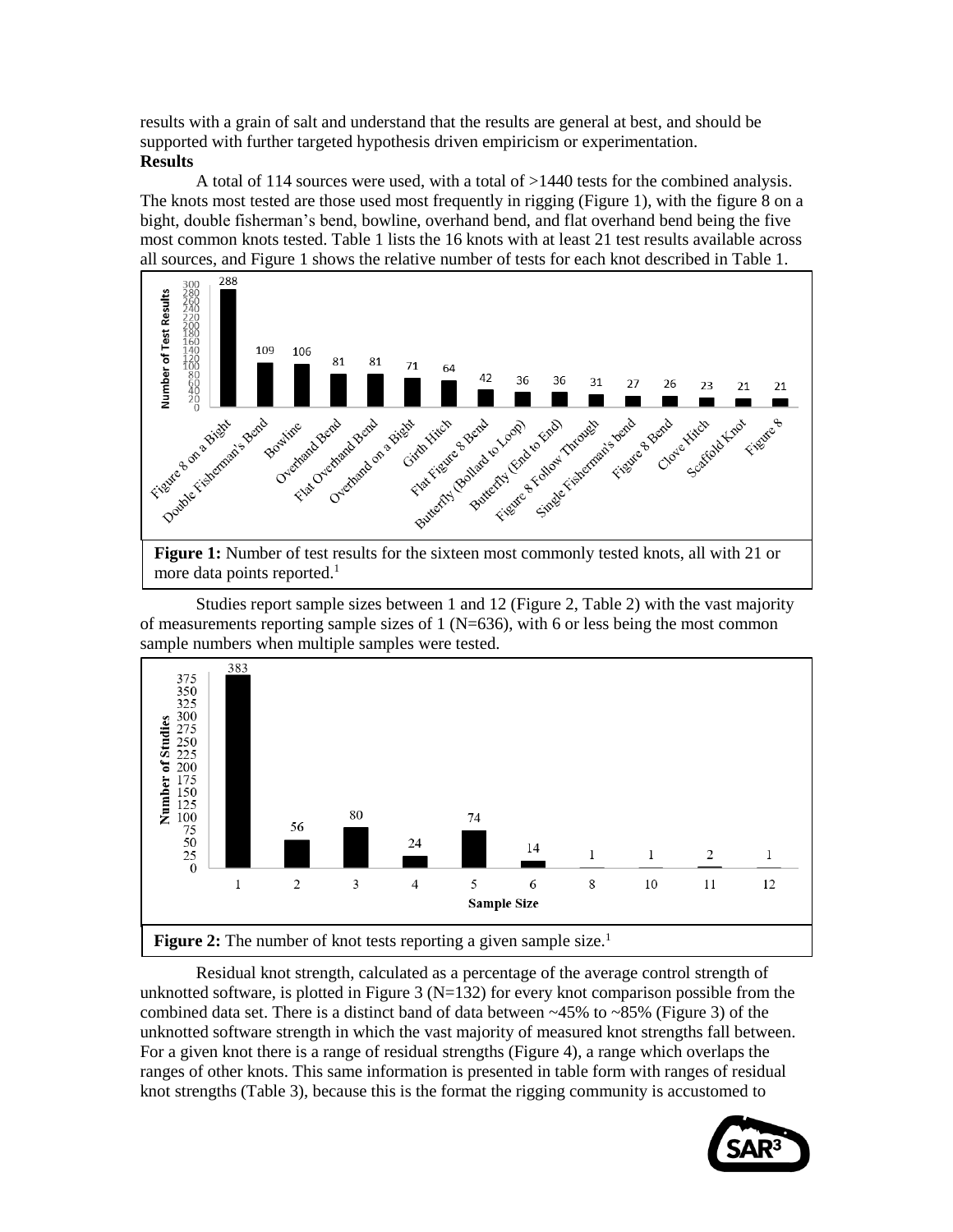

**Figure 4:** Range of knot residual strengths compared directly. Each line is the range of knot strengths reported, each circle is an individual test. See Table 3 for the number of studies that informed the ranges depicted here. There is considerable overlap in strengths between knots.<sup>1</sup>

65 55

45 35

seeing this information presented in. When comparing the same knot in webbing, rope, and cord (Table 3), the knots have approximately the same strength. These data should be interpreted

Loops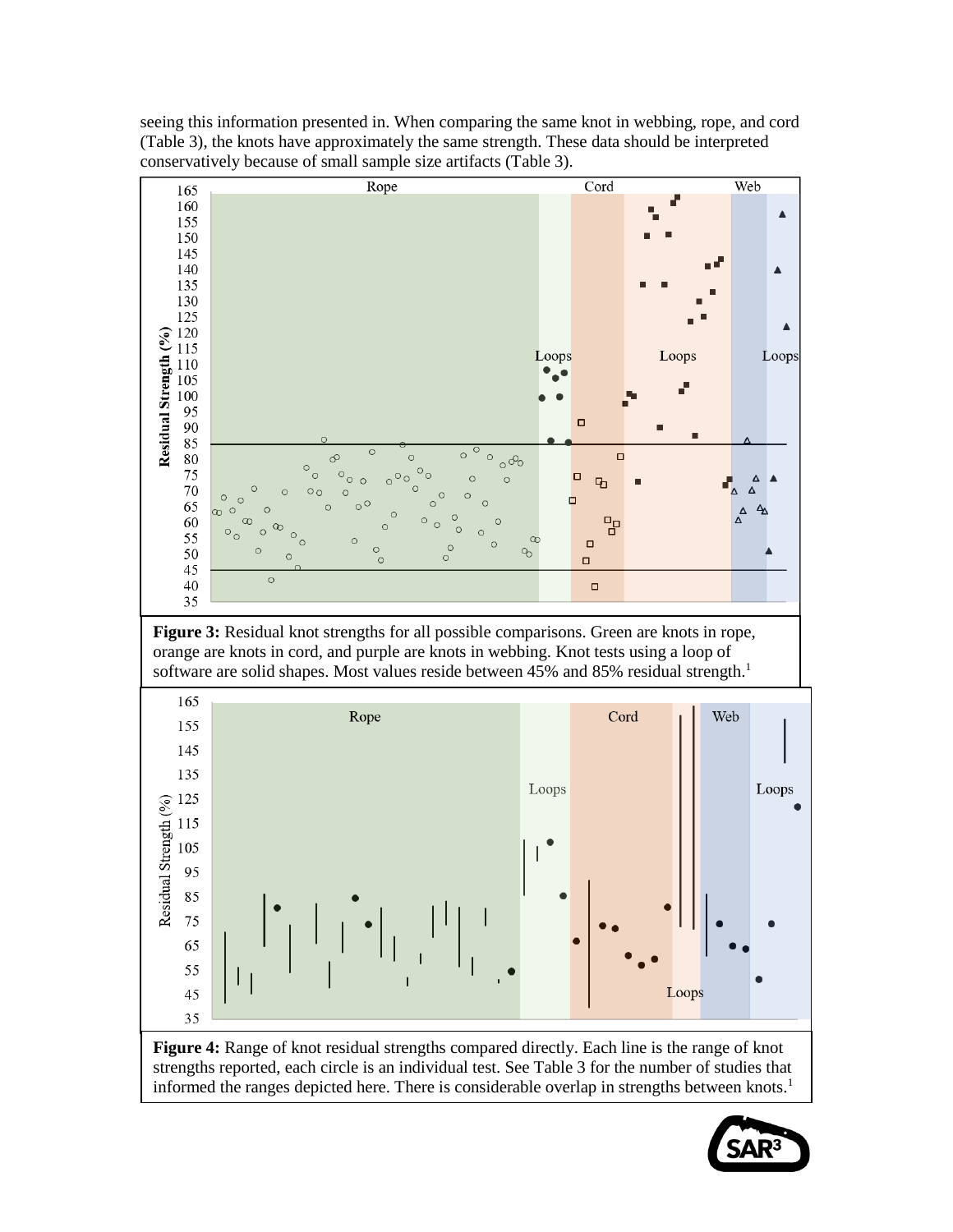To determine how variable knot strengths are in a population the standard deviations in knots strength data sets were plotted for those studies with 6 or more measurements of knot strength (N=19, Figure 5). Data from small sample sizes were not included because standard deviations are more representative of a population when a larger sample size is used. Sample sizes of between 6 and 12 are still small, thus these estimates are probably underestimates of the full range of variability. However, regardless of software type (rope, webbing, or cord), the standard deviations were low: almost always less than 2 kN. Other variables may also affect residual knot strength and are discussed below.



*Rope Diameter*. Comparing the knot strengths in rope (Figure 6a) and cord (Figure 6b) of different diameters, the knot strengths are, unsurprisingly, stronger in larger diameter materials. However, when plotting the data from Detter et al. (2008) and Vines and Hudson (2004), there is a trend for knots in larger diameter materials to retain less of the original unknotted strength (Figure 7). It is unclear if this trend is a function of their data analysis technique, or it is a real phenomenon. A controlled study is needed to investigate this relationship. Webbing also shows increased knotted strength in wider materials (Figure 6c).

*Testing/Pull Rate.* With only four comparisons available, there appears to be a reduction in knot strength with increasing testing speed (Figure 8). This means part of the variability in knot strengths observed is due to testing procedures. Unfortunately, with such a small sample size it is impossible to quantify the relationship between test speed and breaking strength. It is likely the relationship is also controlled by composition (e.g., nylon, polyester, Dyneema, etc.), and construction (rope, cord, or webbing).

*Wet vs. Dry.* The effect of wetting software on knot strength is unclear. Plotting both the wet and dry strengths of software (Figure 9a, N=37) shows no consistent pattern, with some wet samples being both stronger and others weaker than the dry samples. To clarify the relationship, the wet strength was recalculated as a percentage of dry strength and plotted in rank order (from smallest to largest); no pattern emerges (Figure 9b).

*Age.* Knot strengths in used and/or older software is lower (N=7, Draughon 2004, Drummond 1968, Powick Unknown Date D, Unknown Author Unknown Date). Ideally it would be possible to regress the strength of knotted materials over time, however insufficient data are presently available to perform that analysis. The most that can be reasonably surmised from the data presently available is that older or used materials have lower knot strengths.

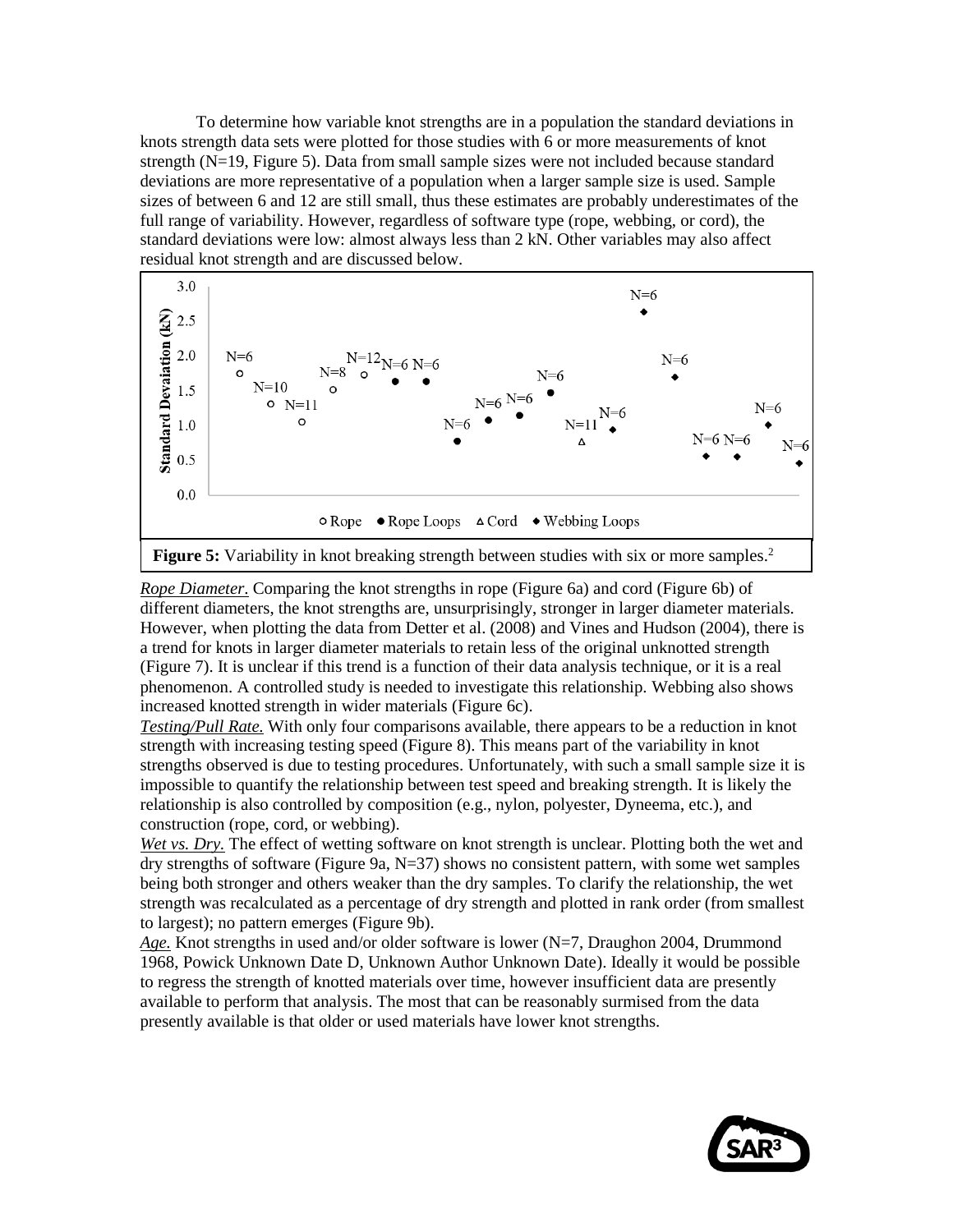

*Composition.* The effects of product composition are difficult to identify because there are few studies that compare the strengths of software of different compositions and sizes. However, there is enough data to roughly compare nylon and polyester products. Nylon appears to be stronger than polyester, though by how much it is unclear (Figure 10). Data in Figure 10 is compared by drawing lines between nylon and polyester products of the same diameter, and most lines slope down to the right, indicating polyester products are generally weaker for a given diameter.

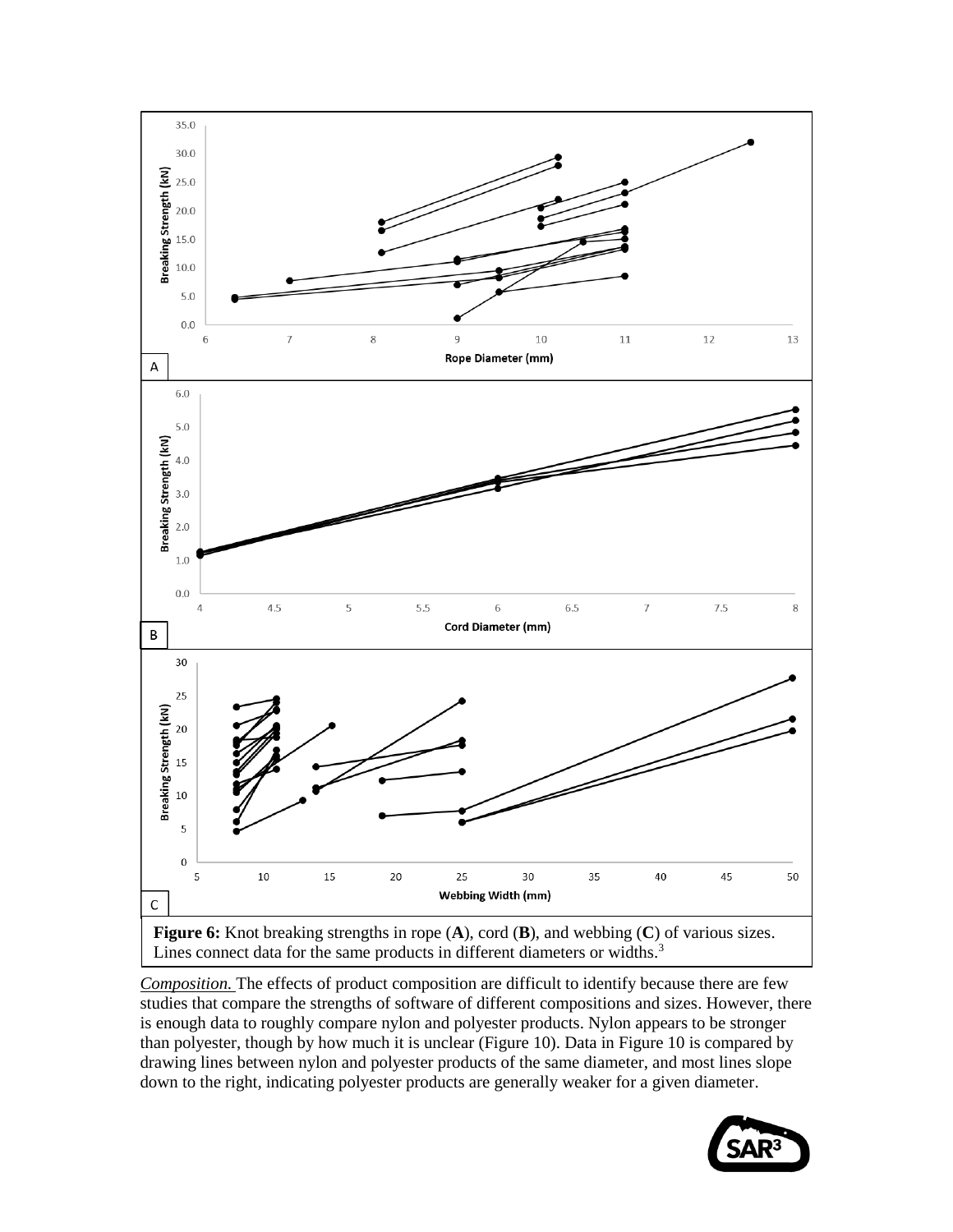A comparison of bowline versus figure 8 on a bight knot tests shows that figure 8 on a bight knots are stronger than bowlines in nearly all the studies reviewed  $(N=13,$  Figure 11a). Similarly, the residual strengths of the figure 8 on a bight knot are higher than the bowlines, however the ranges of residual strengths overlap considerably (41.8-70.7% for bowlines, and 64.8-86.3% for figure 8s on a bight, Figure 11b). This means that there is no one residual strength for a bowline or a figure 8 on a bight; there is a range (just like other knots), and those ranges overlap, suggesting that some bowlines are stronger than some figure 8s on a bight, as supported in head to head testing of these two knots (Bavaresco Unknown Date, Evans 2012, Moyer 2000, NZcaver 2010, 2012, Richard Delaney 2012e,d). In other words, bowlines are usually weaker than figure 8 on a bight knots, but sometimes the figure 8 on a bight is weaker than a bowline in the same material and under the same conditions.



### **Conclusions**

The knots tested are those that are used most frequently in sport, rescue and professional rigging, so people are probably testing what they use. This leads to a data asymmetry problem, where it is unclear if rarer knots are stronger or weaker than common knots, or if we just have considerably fewer data for them. What is clear is that all knots in this analysis are strong enough. Testing data appears to be used simply to justify present rigging practices rather than used to pick which practice is "best" based on the values of the rigger (e.g., strength, speed, etc.).

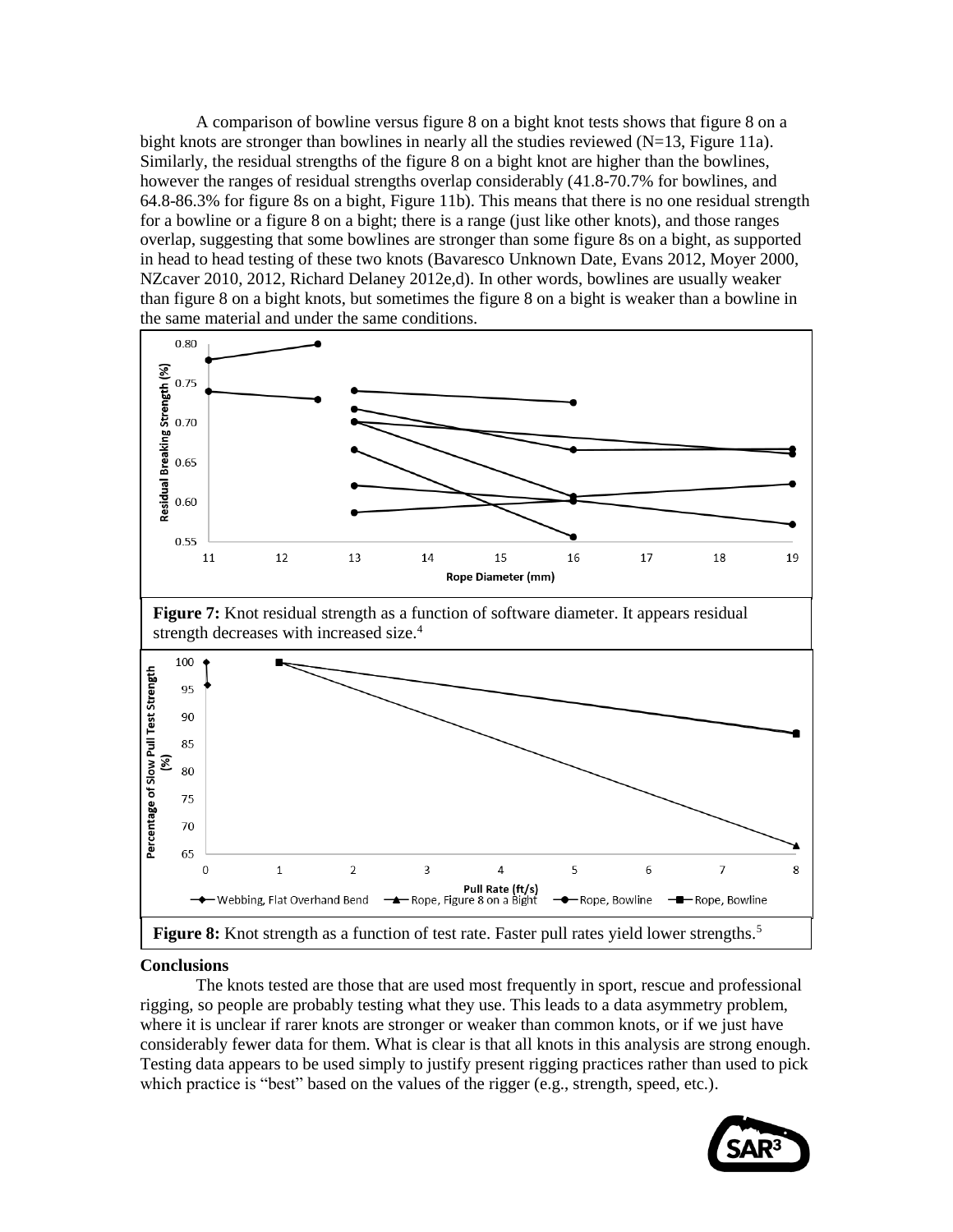

A meta-analysis of testing data shows how powerful small "backyard" studies are when combined. Keep doing backyard testing, but document the study and publish the data! SAR<sup>3</sup> or ITRS would be happy to archive these results. The low number of replicates in most studies probably reflects convenience sampling (sample sizes of one or two), which likely stems from the need to get a "good enough" answer with 1-2 samples. This results in many studies that are inadequate to constrain the variability in knot behavior. Please also consider performing studies of knot strength with large sample sizes to constrain variability when it is feasible financially or time-wise.

Few studies incorporated a control or controls in their design, which reduces our understanding of the average percentage strength *loss* in knotted rope relative to unknotted. What is clear from the controlled data we have is that there is no consistent percentage strength loss for a given knot; there is a range. The ranges of strength loss between knots overlaps, therefore determining the "strongest" knot is not straightforward. It is better to conceptualize knot strengths as range comparisons, with one knot, on average, stronger or weaker, and with different ranges of variability. Moreover, strength reductions are partially a function of material type (e.g., nylon, polyester), so until we have more controlled data, the numbers provided are only useful estimates.

The range of variability in knot breaking strengths was generally narrow (under 2 kN), which is similar to other studies on software variability (Evans 2013, 2014, 2015a,b,c, 2016, Evans and Stavens 2011, Evans and Truebe 2015, Evans et al. 2012). This consistency is probably a function of consistent manufacturing quality of the products tested.

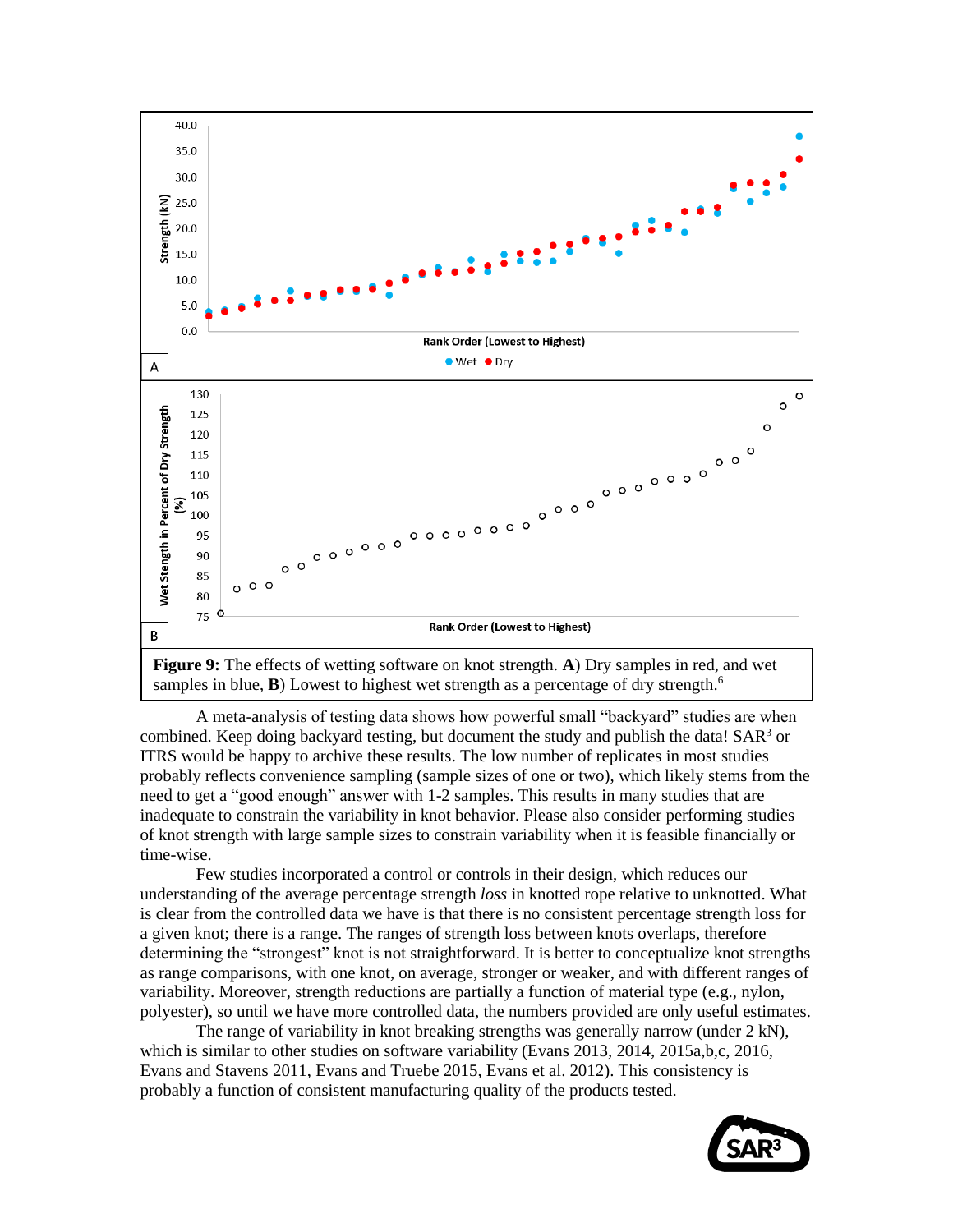

**Figure 10:** Relative knot strengths tied in Nylon versus Polyester software of the same size. Nylon breaking strengths are on the left, polyester on the right. Most lines move down and to the right indicating polyester is weaker when knotted. Black lines are results from rope, red lines are results from webbing.<sup>7</sup>

As expected, larger diameter or width materials had higher breaking strengths. Thus getting a bigger rope, thicker cord, or wider webbing makes the system stronger. However, the relative strength reduction in the knots may be higher in larger materials. This relationship between diameter (or width for webbing) and residual strength, needs to be investigated empirically and systematically.

The rate at which a pull test was administered also altered the results, which indicates that part of the variability in published knot strengths is due to testing method. Because knots are loaded at a variety of rates in practice, all of these tests have some evidentiary value. What we need are more tests to identify what the relationship is between strength and testing rate. What can confidently be stated is that the faster the loading the lower the measured strength.

Surprisingly, wetting software does not lead to systematic knot strength losses. This is contrary to common expectations, thus this result is in need of direct testing. It is possible that the strength loss in software due to water saturation is simply less than the strength loss due to tying a knot in the software, in which case, knots may not change strength due to wetting. However, it is reasonable to expect knot strength to change in the presence of water because many knots fail by pinching and the associated heat produced, and heat production would be reduced in the presence of water. In short, this result is unexpected; further controlled studies are needed to determine the effect of water on knot strength in various software constructions and compositions.

Unsurprisingly, older and used equipment showed a loss of strength relative to new equipment. With such a small comparison sample it is impossible to determine if any relationships exist between age or use and strength, hence we need much more testing on old, used, and retired equipment to generate estimates of strength loss with age and use in knotted software. This means that testing old equipment is not only useful, but essential for answering some questions. Please send us your old equipment for testing!

While there is a limited data set for comparing the strengths of different compositions, it appears that knots in nylon are stronger than in polyester for the same sized material. Not enough data are available to quantify this relationship, therefore controlled testing is needed.

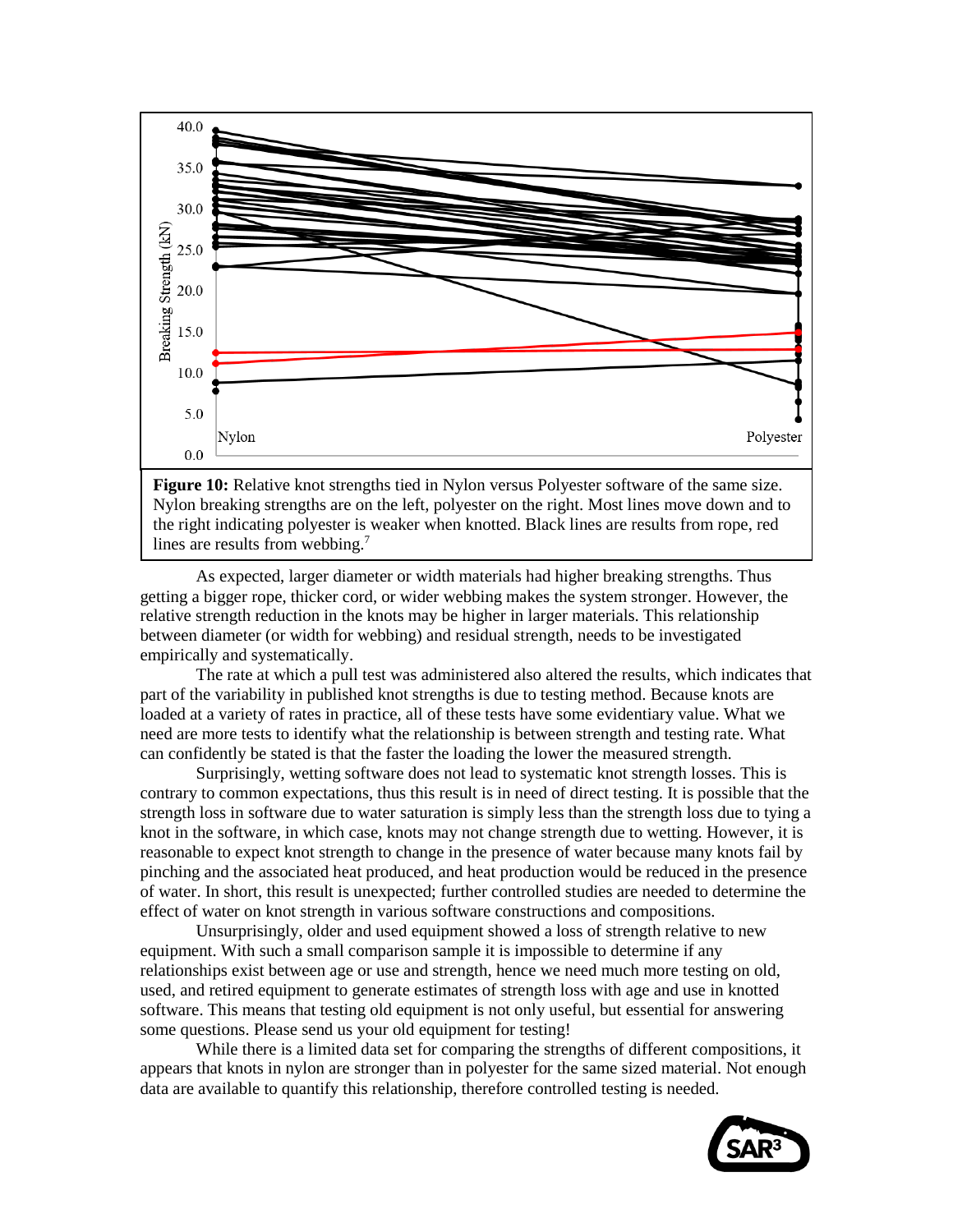

Bowlines and Figure 8 on a Bight knots. Studies are plotted in the same order, so they can be compared between graphs.<sup>8</sup>

The data presented here does not determine whether bowlines or figure 8s on a bight are better, but it does provide a useful basis upon which to have an informed discussion. Bowlines are, on average, weaker than figure 8s on a bight, but their range of breaking strengths overlap (41.8-70.7% for bowlines, and 64.8-86.3% for figure 8s on the bight in rope, Figure 11b). Therefore some bowlines are stronger than figure 8s on a bight in the same material and size, meaning that it is simply false that bowlines are weaker than figure 8s on a bight in all cases. Similarly, assuming the same rope diameter, a bowline will be stronger in one composition (e.g., nylon) of rope of the same diameter as a figure 8 on a bight in another composition (e.g., polyester). So to say bowlines are weaker is an oversimplification. As a rigging community we need to acknowledge the complexity of rope systems and make informed choices. On average, bowlines are weaker, though sometimes they are as strong as or stronger than figure 8s on a bight. Ultimately the question is not which knot is stronger, but is the bowline strong enough to use? Objectively, it is just as strong as other life safety knots, and even stronger than some that are commonly used (Table 3). So relative knot strength alone is not a reason to not use the bowline.

What is abundantly clear is that there is a massive amount of knot testing data available, and more targeted testing is needed now that we have a decent idea of what are interesting avenues of research. The following studies would help clarify the trends observed here:

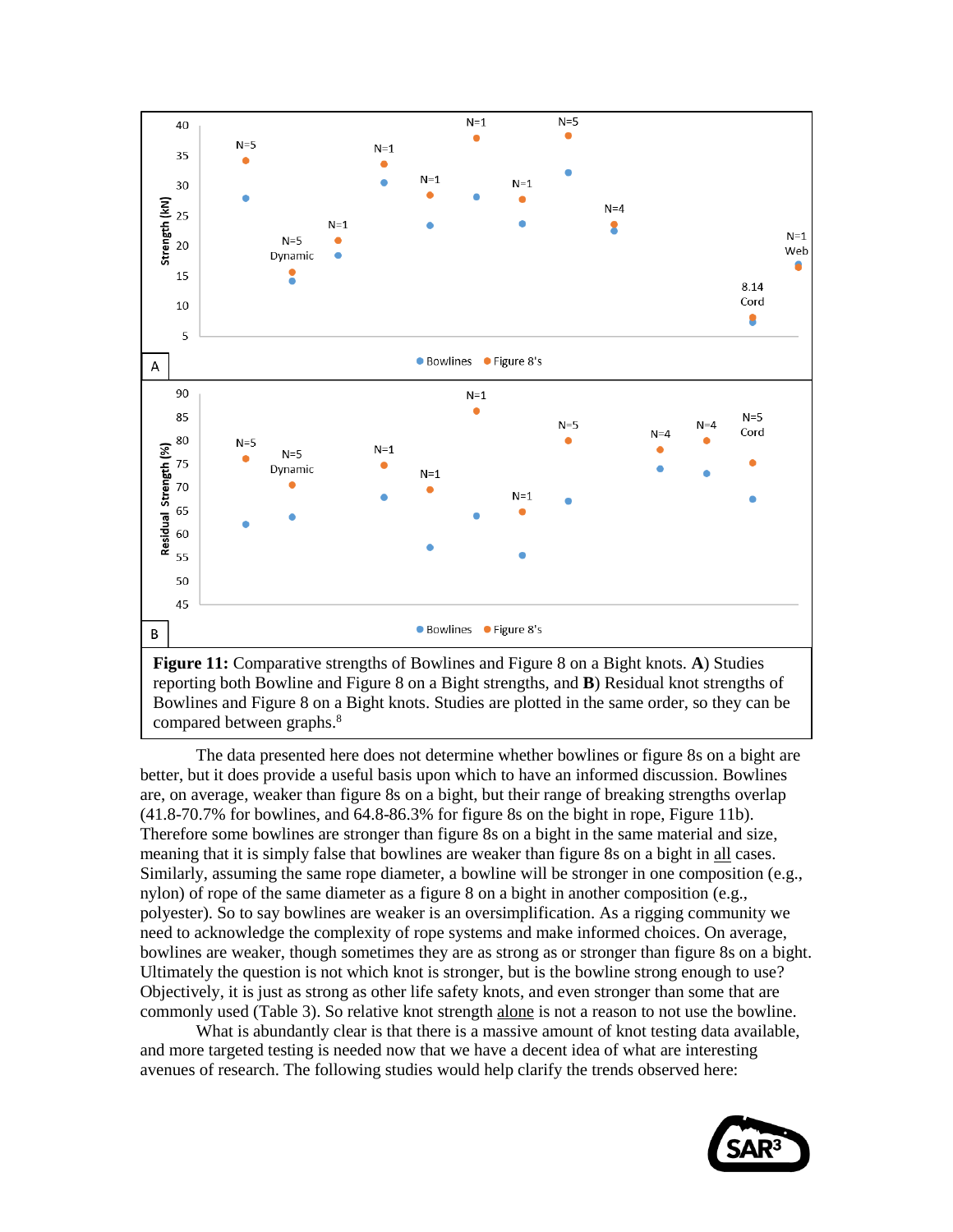- A. Knot strength tests with large sample sizes and controls to constrain variability in knot strengths.
- B. Knot strengths in a variety of different sizes of software to determine if larger diameter rope and cord, or wider webbing, has lower residual knot strength, and by how much.
- C. Controlled testing of knot strengths performed at different speeds to develop regression equations, which could help estimate strength loss due to rate of loading more realistically. This testing would also help clarify how to interpret the existing knot strength testing data.
- D. Controlled testing of knot strength both dry and saturated with water to determine if there really is no consistent difference in knot strength when software is wet.
- E. Controlled testing of knots tied in a variety of materials (e.g., nylon, polyester, Dyneema, etc.) and constructions (webbing, rope, cordage) to determine if the residual knot strength is the same or different between these variables.

Lastly, further "backyard" and "quick look" testing is essential to identify what variables are important to investigate with more targeted and controlled research. Please keep breaking gear and know that it is scientifically necessary and valuable!

### **Acknowledgements**

This article was stimulated by a discussion with Bruce Parker at ITRS a few years ago. He commented that we do not need more prusik testing, but a synopsis of the data already available. I took this to heart and started collecting the testing data for knots and friction hitches for a few big review articles. The logical underpinning of this article was his idea, and he should get the credit for it. Sarah Truebe provided invaluable editorial advice and suggestions that improved the final product produced. All mistakes, content omissions, and grammar errors remain entirely the author's fault alone.

| STATECH HIOST COMMITDING RESIDER. |                             |  |  |  |  |  |
|-----------------------------------|-----------------------------|--|--|--|--|--|
| Knot                              | Total Number of             |  |  |  |  |  |
|                                   | <b>Reported Data Points</b> |  |  |  |  |  |
| Figure 8 on a Bight               | 288                         |  |  |  |  |  |
| Double Fisherman's Bend           | 109                         |  |  |  |  |  |
| Bowline                           | $106+$                      |  |  |  |  |  |
| Overhand Bend                     | 81                          |  |  |  |  |  |
| <b>Flat Overhand Bend</b>         | 81                          |  |  |  |  |  |
| Overhand on a Bight               | 71                          |  |  |  |  |  |
| Girth Hitch                       | 64+                         |  |  |  |  |  |
| Flat Figure 8 Bend                | 42                          |  |  |  |  |  |
| Butterfly (Bollard to Loop)       | 36                          |  |  |  |  |  |
| Butterfly (End to End)            | 36                          |  |  |  |  |  |
| Figure 8 Follow Through           | 31                          |  |  |  |  |  |
| Single Fisherman's bend           | 27                          |  |  |  |  |  |
| Figure 8 Bend                     | 26                          |  |  |  |  |  |
| Clove Hitch                       | 23                          |  |  |  |  |  |
| Scaffold Knot                     | 21                          |  |  |  |  |  |
| Figure 8                          | 21                          |  |  |  |  |  |

| <b>Table 1:</b> Number of reported data points for the |
|--------------------------------------------------------|
| sixteen most commonly tested knots.                    |

| <b>Table 2:</b> The number of tests reporting a |
|-------------------------------------------------|
| given sample size. Most are 6 and lower.        |

|        | given sample size. Most are o and lower. |
|--------|------------------------------------------|
| Sample | Number of Tests Reporting                |
| Size   | the Sample Size                          |
|        | 383                                      |
| 2      | 56                                       |
| 3      | 80                                       |
| 4      | 24                                       |
| 5      | 74                                       |
| 6      | 14                                       |
| 8      |                                          |
| 10     |                                          |
| 11     | $\overline{2}$                           |
| 12     |                                          |

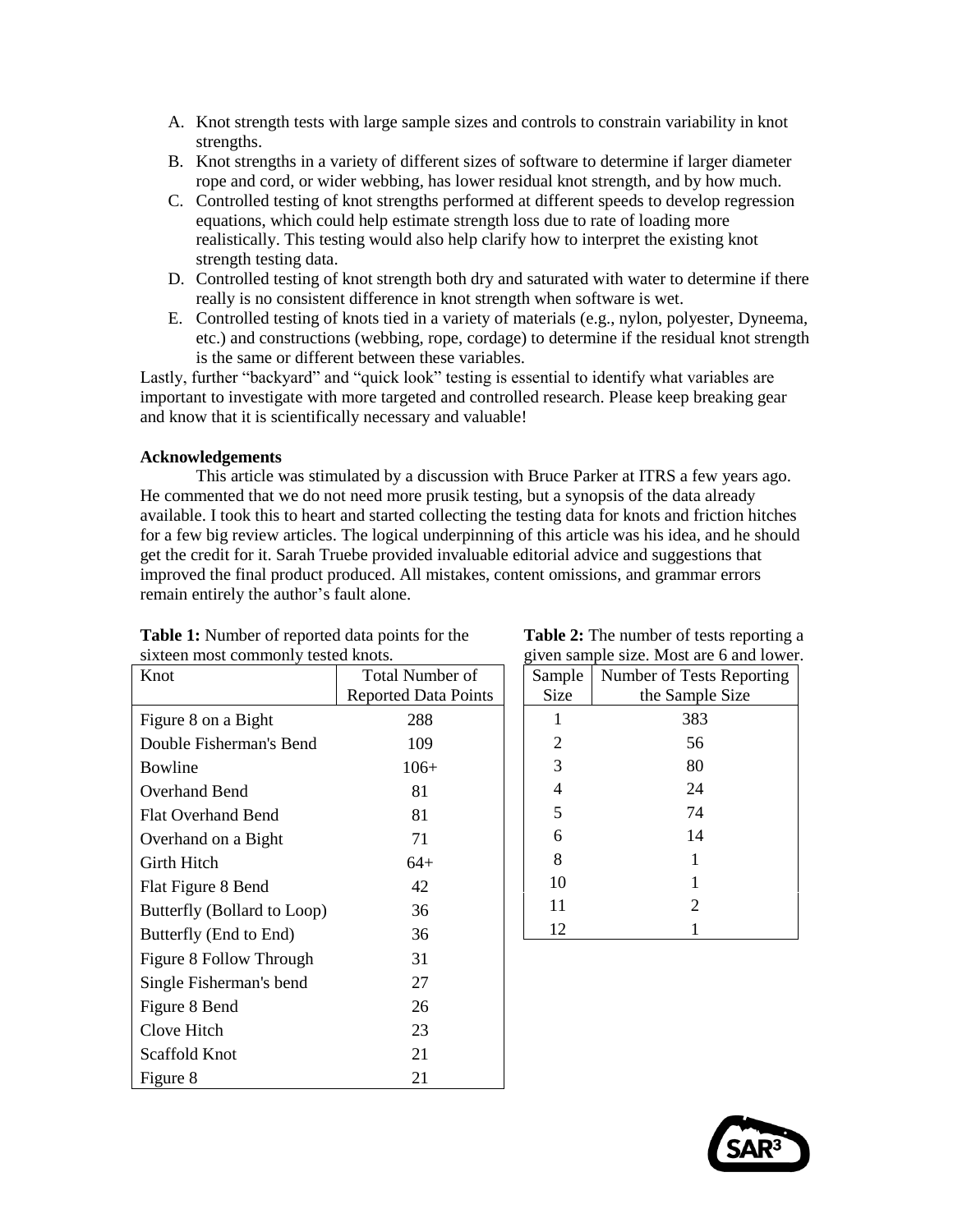| Knot                             | Rope (End to End) |                    | Rope (Loop)    |                   | Cord (End to End) |                    | Cord (Loop)   |                    | Web (End to End) | Web (Loop)         |                |                    |
|----------------------------------|-------------------|--------------------|----------------|-------------------|-------------------|--------------------|---------------|--------------------|------------------|--------------------|----------------|--------------------|
|                                  | R.K.S.<br>(% )    | $\#$ of<br>Samples | R.K.S.<br>(% ) | $#$ of<br>Samples | R.K.S.<br>(% )    | $\#$ of<br>Samples | R.K.S.<br>(%) | $\#$ of<br>Samples | R.K.S.<br>(% )   | $\#$ of<br>Samples | R.K.S.<br>(% ) | $\#$ of<br>Samples |
| <b>Bowline</b>                   | 41.8-70.7         | 17                 |                |                   | 67.1              | -1                 |               |                    |                  |                    |                |                    |
| Figure 8 (single in line)        | 49.2-56.1         | $\mathfrak{Z}$     |                |                   |                   |                    |               |                    |                  |                    |                |                    |
| Figure 8 (two in line)           | 45.7-53.8         | 3                  |                |                   |                   |                    |               |                    |                  |                    |                |                    |
| Figure 8 On a Bight              | 64.8-86.3         | $\tau$             |                |                   | 39.9-91.8         | 5                  |               |                    | 61.0-86.2        | 5                  |                |                    |
| Figure 8 Follow Through          | 80.7              |                    |                |                   |                   |                    |               |                    | 74.2             |                    |                |                    |
| Figure 8 End (Knot name unclear) | 69.4-75.3         | $\overline{2}$     |                |                   | 73.3              | $\mathbf{1}$       |               |                    |                  |                    |                |                    |
| Figure 8 On a Bight (End to End) | 54.3-73.6         | 3                  |                |                   |                   |                    |               |                    |                  |                    |                |                    |
| Double Figure 8                  | 66.1-82.4         | 3                  |                |                   |                   |                    |               |                    |                  |                    |                |                    |
| Inline Figure 8 (End to End)     | 48.2-58.7         | 3                  |                |                   |                   |                    |               |                    |                  |                    |                |                    |
| Inline figure 8 (Loop to End)    | 62.5-74.7         | 3                  |                |                   |                   |                    |               |                    |                  |                    |                |                    |
| Overhand on a Bight              | 84.6              |                    |                |                   |                   |                    |               |                    | 65.0             | $\mathbf{1}$       | 51.3           | $\mathbf{1}$       |
| Overhand Double Loop             | 73.8              |                    |                |                   |                   |                    |               |                    |                  |                    |                |                    |
| Butterfly (Loop to End)          | 60.7-80.6         | 5                  |                |                   | 72.0              | $\mathbf{1}$       |               |                    |                  |                    |                |                    |
| Butterfly (End to End)           | 59.2-68.8         | 3                  |                |                   |                   |                    |               |                    |                  |                    |                |                    |
| Barrel Knot (not a slip knot)    | 48.8-52.0         | $\overline{2}$     |                |                   |                   |                    |               |                    |                  |                    |                |                    |
| Double Barrel Knot               | 57.8-61.7         | 2                  |                |                   |                   |                    |               |                    |                  |                    |                |                    |
| Slip Barrel Knot (Scaffold Knot) | 68.5-81.3         | $\overline{2}$     |                |                   |                   |                    |               |                    |                  |                    |                |                    |
| Double Slip Barrel Knot          | 73.8-83.2         | $\overline{2}$     |                |                   |                   |                    |               |                    |                  |                    |                |                    |
| <b>Girth Hitch</b>               |                   |                    |                |                   |                   |                    |               |                    |                  |                    | 74.2           | 1                  |
| Figure 8 Bend                    | 56.8-80.7         | $\mathfrak{Z}$     |                |                   |                   |                    |               |                    |                  |                    |                |                    |
| Single Fisherman's Bend          | 53.1-60.3         | $\overline{2}$     |                |                   | 59.7              | $\mathbf{1}$       |               |                    |                  |                    |                |                    |
| Double Fisherman's Bend          | 73.5-80.3         | 5                  | 86.0-108.5     | 3                 | 81.0              | $\mathbf{1}$       | 73.1-159.3    | 9                  |                  |                    | 122.1          | $\mathbf{1}$       |
| Triple Fisherman's Bend          |                   |                    |                |                   |                   |                    | 72.0-163.1    | 16                 |                  |                    |                |                    |
| Sheet Bend                       | 50.0-51.2         | $\overline{2}$     |                |                   | 61.10             | $\mathbf{1}$       |               |                    |                  |                    |                |                    |
| Double Sheet Bend                | 54.6-54.7         | $\overline{2}$     |                |                   | 57.3              | $\mathbf{1}$       |               |                    |                  |                    |                |                    |
| <b>Butterfly Bend</b>            |                   |                    | 99.9-105.8     | $\overline{2}$    |                   |                    |               |                    |                  |                    |                |                    |
| Overhand Bend (Water Knot)       |                   |                    |                |                   |                   |                    |               |                    | 63.8             | $\overline{1}$     | 140.2-157.8    | $\overline{2}$     |
| Flat Overhand Bend               |                   |                    | 107.6          |                   |                   |                    |               |                    |                  |                    |                |                    |
| Flat Figure 8 Bend               |                   |                    | 85.5           |                   |                   |                    |               |                    |                  |                    |                |                    |

**Table 3:** Measured ranges of residual knot strength (R.K.S.) for knots in rope, loops of rope, cord, loops of cord, webbing, and loops of webbing.

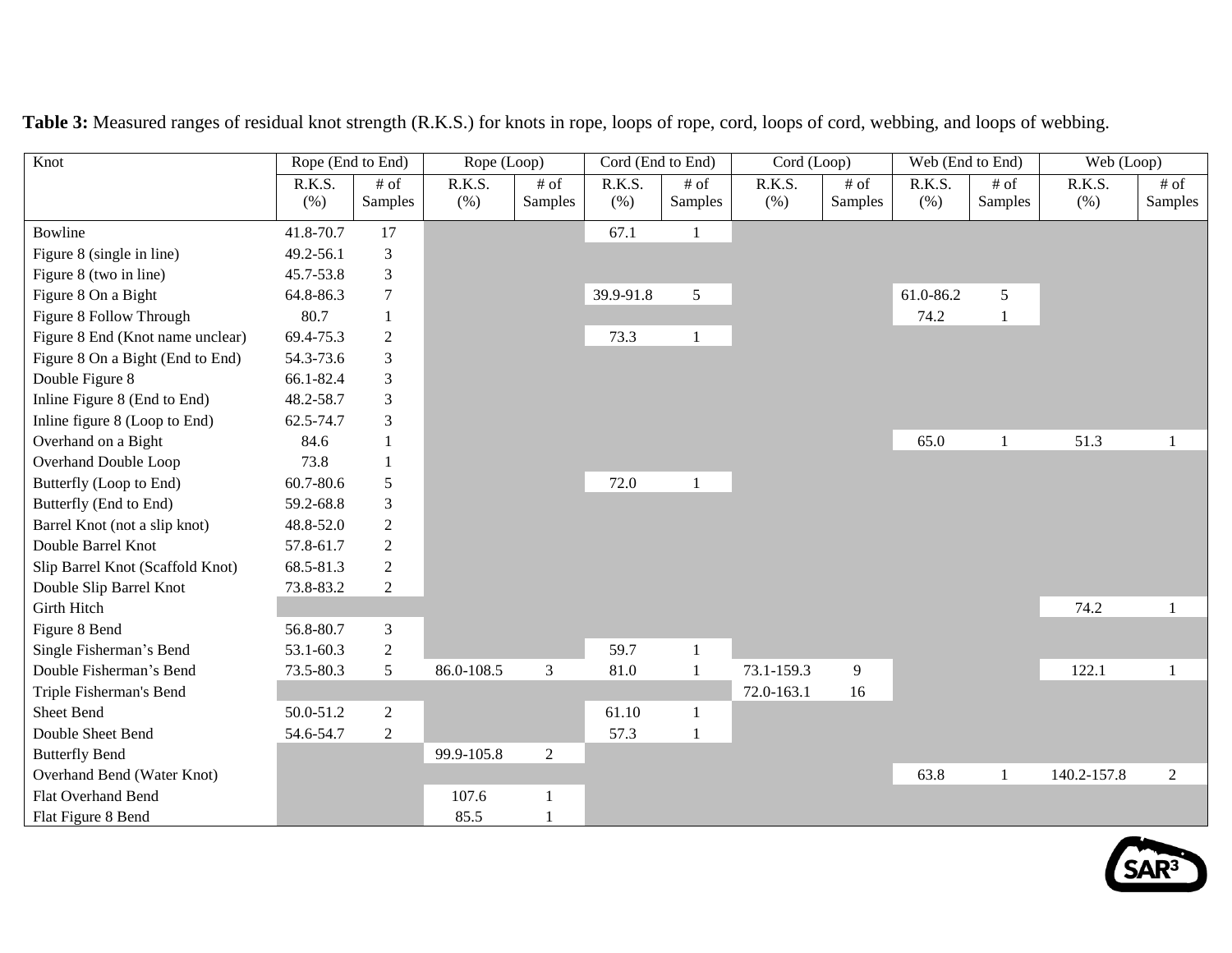<sup>1</sup> Data taken from nearly all citations listed were used in the compilation of this figure.

<sup>2</sup> Data taken from: Banquo 2010, danmerrick 2010, Drohan 2001, Evans 2015b,c, O'neill 2001, Powick Unknown Date d

3a Data taken from: Chamonix 2008, Drummond 1968, Drohan 2001, Meredith 1960, Parker Unknown Date, Powick Unknown Date A, Unknown Author 1998, Unknown Author Unknown Date, Weber 2001

3b Data taken from: Prohaska 1988

 $3c$  Data taken from: Bressan and Polato Unknown Date, DMM Climbing 2012a, Drohan 2001, superbenjaman 2001, Vogel Unknown Date

<sup>4</sup> Data taken from: Detter et al. 2008, Vines and Hudson 2004

<sup>5</sup> Data taken from: Hansen 2004, Unknown Author 2015a

<sup>6</sup> Data taken from: Bedogni and Guastalli 2004, Castro et al. 2010, DMM Climbing 2012a, Drohan 2001, Drummond 1968, McKently 2014, Moyer 1999, Richard Delaney 2015a,cUnknown Author Unknown Date,

 $^7$  Data taken from: 20kN 2012, Bavaresco Unknown Date, Bedogni and Guastalli 2004, Boron et al. 2013, Chamonix 2008, Detter et al. 2008, Draughon 2004, Drummond 1968, erwright3 2011, Evans 2015b, Frank 1998, Guglielmo Di Camillo 2011a,b, Hansen 2004, Junghannb 2014, Martin et al. 2015, McKently 2014, Meredith 1960, Moyer 2000, NZcaver 2010, 2012, Prattley 2016, Richard Delaney 2012d, Schmidt and Clifford 2007, Unknown Author Unknown Date, Vogel Unknown Date, Zoppello 2014

<sup>8</sup> Data taken from: Frank 1998, Junghannb 2014, McKently 2014, Richards 2004, Sheehan 2004b, Storage 1992, Vines and Hudson 2004

# **Literature Cited:**

- [20 kN, 2012, Webbing & threaded highline analysis w/strain gauge indicator](https://www.mountainproject.com/v/webbing--threaded-highline-analysis-w-strain-gauge-indicator/107533083) (https://www.mountainproject.com/v/webbing--threaded-highline-analysis-w-strain-gaugeindicator/107533083)
- [20 kN, 2013, Destructive Testing: Webbing Termination Methods](https://www.mountainproject.com/v/destructive-testing-webbing-termination-methods/108267769) (http://www.mountainproject.com/v/edk-destructive-testing-of-different-diameterropes/108401408)
- [Avigamo, 2011a, Video-ensayo: Resistencia de nudos](http://www.foropicos.net/viewtopic.php?f=26&t=25140) (http://www.foropicos.net/viewtopic.php?f=26&t=25140)
- [avigamo, 2011b, Ensayos de traccion I \(nudo de gaza y ballestrinque\)](https://www.youtube.com/watch?v=uKkuZ9xEvGU) (https://www.youtube.com/watch?v=uKkuZ9xEvGU)
- [avigamo, 2011c, Ensayos de Traccion II \(nodo gaza y nudo de cinta\)](https://www.youtube.com/watch?v=ig3owtgMHds) (https://www.youtube.com/watch?v=ig3owtgMHds)

[Banquo, 2010, Testing Marked Ropes to Failure](http://www.supertopo.com/climbing/thread.php?topic_id=1342794)  (http://www.supertopo.com/climbing/thread.php?topic\_id=1342794)

[Bavaresco, Paolo, Unknown Date, Ropes and Friction Hitches used in Tree Climbing](http://www.paci.com.au/downloads_public/knots/14_Report_hitches_PBavaresco.pdf) Operations, [Treevolution](http://www.paci.com.au/downloads_public/knots/14_Report_hitches_PBavaresco.pdf)

(http://www.paci.com.au/downloads\_public/knots/14\_Report\_hitches\_PBavaresco.pdf)

Bedogni, Vittorio, Guastalli, Elio, 2004, Cordini per alpinismo: caratteristiche, problematiche e suggerimenti (1a parte), La Rivista del Club Alpino Italiano, Maggio-Giugno:84-90

Bedogni, Vittorio, Guastalli, Elio, Unknown [Date, Cordini per alpinismo: carattaristiche,](http://www.caimateriali.org/fileadmin/user_upload/vecchi/Bedogni,%20Guastalli%20-%20Cordini%20per%20alpinismo%20-%20La%20Rivista%20del%20CAI%206-2004.pdf)  [problematiche e suggerimenti \(1a parte\)](http://www.caimateriali.org/fileadmin/user_upload/vecchi/Bedogni,%20Guastalli%20-%20Cordini%20per%20alpinismo%20-%20La%20Rivista%20del%20CAI%206-2004.pdf) (http://www.caimateriali.org/fileadmin/user\_upload/vecchi/Bedogni,%20Guastalli%20-

%20Cordini%20per%20alpinismo%20-%20La%20Rivista%20del%20CAI%206-2004.pdf)

[Bigelmayr, Max, 2014, Climbing Ropes: Knot Break Tests \(](http://www.bigel-labs.de/3.Physik/Knots/web)http://www.bigellabs.de/3.Physik/Knots/web)

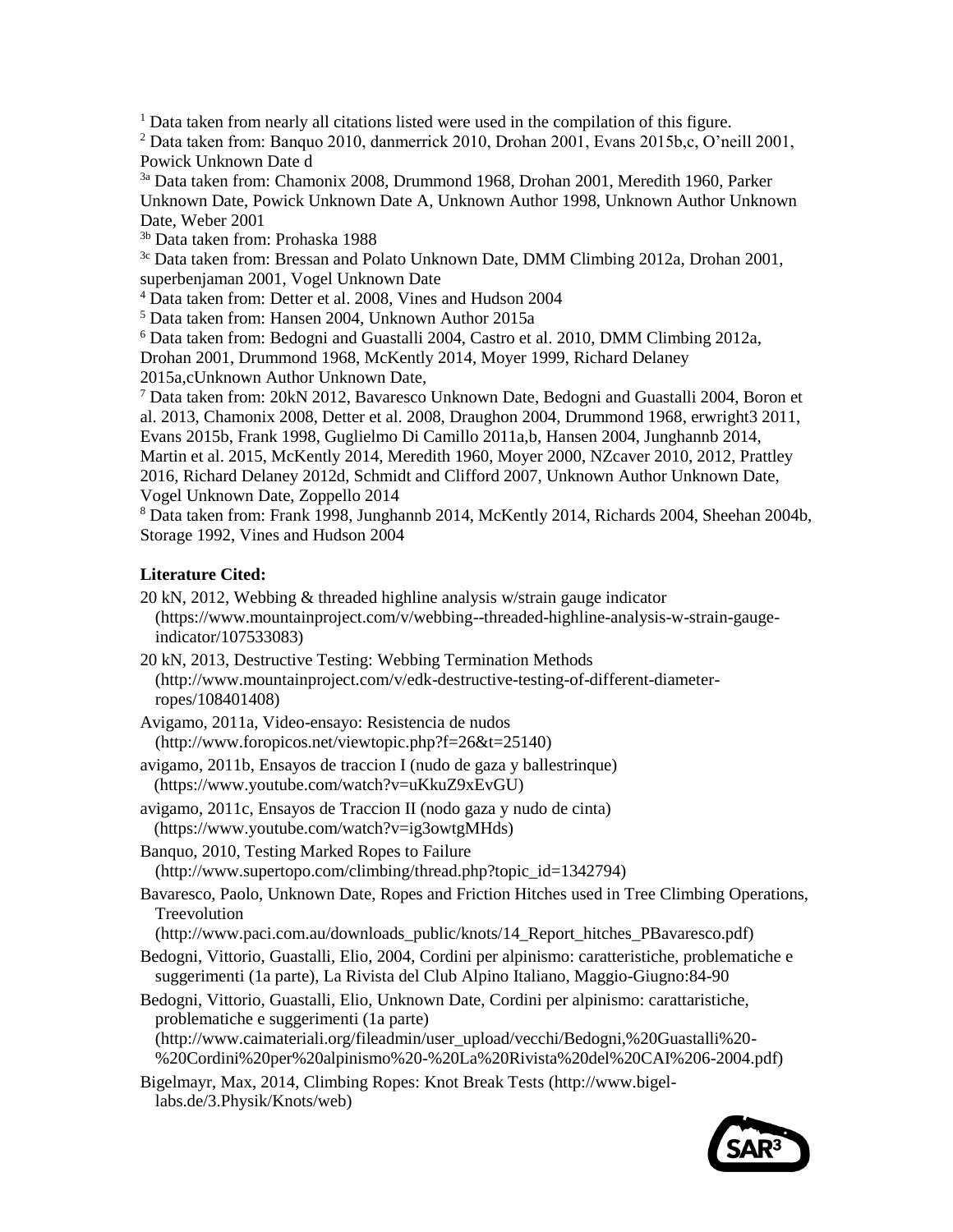| Born, Russ, 2000, Still in Search of a Reliable Belay, Proceedings of the International Technical<br>Rescue Symposium 2000                                                                                                  |
|-----------------------------------------------------------------------------------------------------------------------------------------------------------------------------------------------------------------------------|
| Boron, K., Obstalecki, M., Kurath, P. Horn, G.P., 2013, Utilizing Knots to Reduce Dynamic<br>Loads in Fire Service Rope Systems, Conference Proceedings for the Society for Experimental<br>Mechanics Series 1, pp. 433-439 |
| Bressan, di Giuliano, Polato, Massimo, Unknown Date, Longe e Daisy Chain: impieghi, Numeri<br>di Alpinismo Unknown Volume: 210-215                                                                                          |
| Brown, Alasdair, 2008, The Strength of Knots in Dynamic Climbing Rope, MEng Mechanical<br><b>Engineering Technical Report</b>                                                                                               |
| CAI CSMT, 2014, dvd csmt                                                                                                                                                                                                    |
| (https://www.youtube.com/watch?feature=player_embedded&v=j0LlIImcnUg)                                                                                                                                                       |
| CAI Scuola Franco Alletto, 2015a, CAI - Centro Studi Materiali e Tecniche (CSMT)<br>(https://www.youtube.com/watch?v=zu_K-TD9T2U)                                                                                           |
| CAI Scuola Franco Alletto, 2015b, CSMT - Le "Longe"<br>(https://www.youtube.com/watch?v=rVz7pVhIAe8)                                                                                                                        |
| Castro, Miguel, Jimenez, Manuel, Castro, Javi, 2010, Las cuerdas. Mira de que te cuelgas<br>(http://www.grupotriton.org/web/contenidos/Articulos/Resistencia%20Cuerdas/REsistencia_cu<br>erdas.htm)                         |
| Centro Studi Materiali e Tecniche, 2013, Video Presentazione studio Longe<br>(https://www.youtube.com/watch?feature=player_embedded&v=yo5o1voet-k)                                                                          |
| Centro Studi Materiali e Tecniche, 2016, Longe study<br>(https://www.youtube.com/watch?v=tDsK0cfZ8Ds)                                                                                                                       |
| Сергей Веденин, 2011а, Тест встречного узла, дайнема<br>(https://www.youtube.com/watch?v=CtEvCnRnREY)                                                                                                                       |
| Сергей Веденин, 2011b, Тест узла восьмерка 2.<br>(https://www.youtube.com/watch?v=SBDaGQBXWyY)                                                                                                                              |
| Сергей Веденин, 2011с, Тест узла восьмерка.<br>(https://www.youtube.com/watch?v=YtA14DfiFIU)                                                                                                                                |
| Сергей Веденин, 2011d, Тест узла девятка.<br>(https://www.youtube.com/watch?v=E1lWsGklx4Q)                                                                                                                                  |
| Сергей Веденин, 2011е, Тест узла "половина грейпвайна".<br>(https://www.youtube.com/watch?v=q8uv6zBuKLA)                                                                                                                    |
| Сергей Веденин, 2012, станции из репшнура<br>(https://www.youtube.com/watch?v=t5UNyiax_44)                                                                                                                                  |
| Chamonix, 2008, Series of Tests on Cow's Tails used for progression on semi-static ropes, Nylon<br>Highway 53:39 pages                                                                                                      |
| danmerrick, 2010, 12-9-2010 012.avi (https://www.youtube.com/watch?v=3Wr_vtR3DMk)                                                                                                                                           |
| Detter, Andreas, Cowell, Chris, McKeown, Liam, Howard, Paul, 2008, Evaluation of current<br>rigging and dismantling practices used in arboriculture, Health and Safety Executive, Research<br>Report, RR668                 |
| DMM Climbing, 2011, How to Break Nylon and Dyneema Slings (https://vimeo.com/27293337)                                                                                                                                      |
| DMM Climbing, 2012, Knotting Dyneema? (https://vimeo.com/39042545)                                                                                                                                                          |

[Draughon, Baron, 2004, PRM 426 Lab Test -](http://www.whitewater-rescue.com/support/pagepics/rescuegeartest.pdf) Rescue Equipment - Test to Failure (http://www.whitewater-rescue.com/support/pagepics/rescuegeartest.pdf)

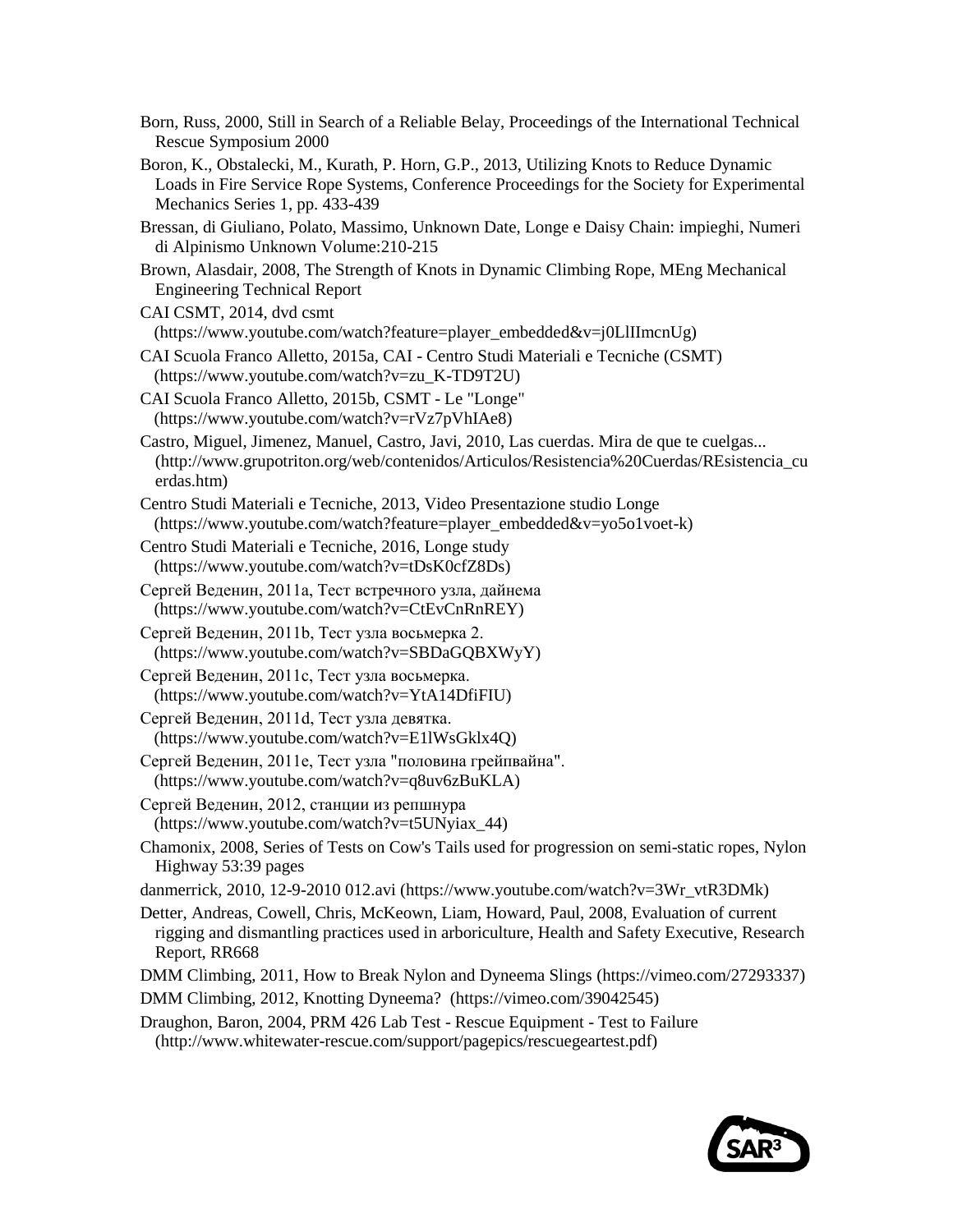- [Drohan, David, 2001, Preferred Knots for Use in Canyons,](http://www.bwrs.org.au/?q=research) at the bottom of the page is the article and all of the associated data (Reprinted in: [Drohan, David, 2007, Preferred Knots for Use in](http://caves.org/section/vertical/nh/52/PreferredKnots.pdf)  [Canyons, Nylon Highway 52:30 pages\)](http://caves.org/section/vertical/nh/52/PreferredKnots.pdf) (http://www.bwrs.org.au/?q=research)
- Drummond, I., 1968, An Incident and Some Tests Concerning Sampson Rope For Prusiking, NSS News 26(8):114-116
- [Eric Campbell, 2009, Runner pull testing](https://www.youtube.com/watch?v=Nc5BN1UrKHI) (https://www.youtube.com/watch?v=Nc5BN1UrKHI) [erwright3, 2011, Figure8breaktst2007](https://www.youtube.com/watch?v=8_nU_HSqS8Y&index=2&list=PLp7NnyPOnqbAFzB1O6npA2FABvLBvL9lW)
- (https://www.youtube.com/watch?v=8\_nU\_HSqS8Y&index=2&list=PLp7NnyPOnqbAFzB1O 6npA2FABvLBvL9lW)
- Evans, Thomas, 2016, Strength Loss Due To Aging of 1 Inch Tubular Nylon Webbing (http://sarrr.weebly.com/sar3-original-research/strength-loss-due-to-aging-of-1-inch-tubularnylon-webbing)
- Evans, Thomas, 2015a, Is There a Right Way To Tie a Prusik? (http://sarrr.weebly.com/sar3 original-research/-is-there-a-right-way-to-tie-a-prusik)
- Evans, Thomas, 2015b, Strength and Failure Mode of the Voodoo Tensioning System (http://sarrr.weebly.com/sar3-original-research/strength-and-failure-mode-of-the-voodootensioning-system)
- Evans, Thomas, 2015c, Response of Some 3:1 Haul Systems to Excessive Loading, International Technical Rescue Symposium, Portland, Oregon, November 5-8, 2015
- Evans, Thomas, 2014, Empirical Breaking Strengths of Single Prusiks of Four Diameters on 11 mm Static Rope, International Technical Rescue Symposium, Denver, Colorado, November 6- 9, 2014
- Evans, Thomas, 2013, Empirical Observation of Anchor Failure Points in Old and Retired Webbing, International Technical Rescue Symposium, Albuquerque, New Mexico, November 7-10, 2013
- [Evans, Thomas, 2012, Implementing Example Research Methods at ITRS 2012 and Their](http://sarrr.weebly.com/sar3-original-research/implementing-example-research-methods-at-itrs-2012-and-their-results)  [Results, SAR](http://sarrr.weebly.com/sar3-original-research/implementing-example-research-methods-at-itrs-2012-and-their-results)<sup>3</sup> (http://sarrr.weebly.com/sar3-original-research/implementing-example-researchmethods-at-itrs-2012-and-their-results)
- Evans, Thomas, Stavens, Aaron, 2011, Empirically Derived Breaking Strengths for Basket Hitches and Wrap Three Pull Two Webbing Anchors, Proceedings of the International Technical Rescue Symposium, Fort Collins, Colorado, November 3-6, 2011
- Evans, Thomas, Truebe, Sarah, 2015, A Review of Webbing Anchor Research, International Technical Rescue Symposium, Portland, Oregon, November 5-8, 2015
- Evans, Thomas, Stavens, Aaron, McConaughey, Sherrie, 2012, Causal Mechanisms of Webbing Anchor Interface Failure and Failure Modes, International Technical Rescue Symposium, Seattle, Washington, November 1-3, 2012
- [Feryok, Zephyr, 2015, Is Light Right? Safe Highlines With Minimal Gear, Proceedings of the](http://itrsonline.org/wordpress/wp-content/uploads/2015/11/Feryok_Is-Light-Right-final-paper.pdf)  [International Technical Rescue Symposium 2015](http://itrsonline.org/wordpress/wp-content/uploads/2015/11/Feryok_Is-Light-Right-final-paper.pdf)
- Frank, James, 1998, CMC Rope Rescue Manual, Third Edition, CMC Rescue, Inc. Santa Barbara, California
- [Giorgio Fiori, 2014a, Anchorage srt, knots test.](https://www.youtube.com/watch?v=QEwepKiLRIY) (https://www.youtube.com/watch?v=QEwepKiLRIY)
- [Giorgio Fiori, 2014b, TEST on SRT ANCHOR with FRICTION SAVER](https://www.youtube.com/watch?v=VKmbcU69b7k)  (https://www.youtube.com/watch?v=VKmbcU69b7k)

[Gommers, Mark, 2014, An Analysis of Bowlines, Nylon Highway 59:32 pages](http://caves.org/section/vertical/nh/59/Bowlines_Analysis.pdf) 

[Guglielmo Di Camillo, 2008, TECNICHE E MATERIALI SPELEO ALPINISTICI 3o parte](https://www.youtube.com/watch?v=GjB2i46CS3Y)  (https://www.youtube.com/watch?v=GjB2i46CS3Y)

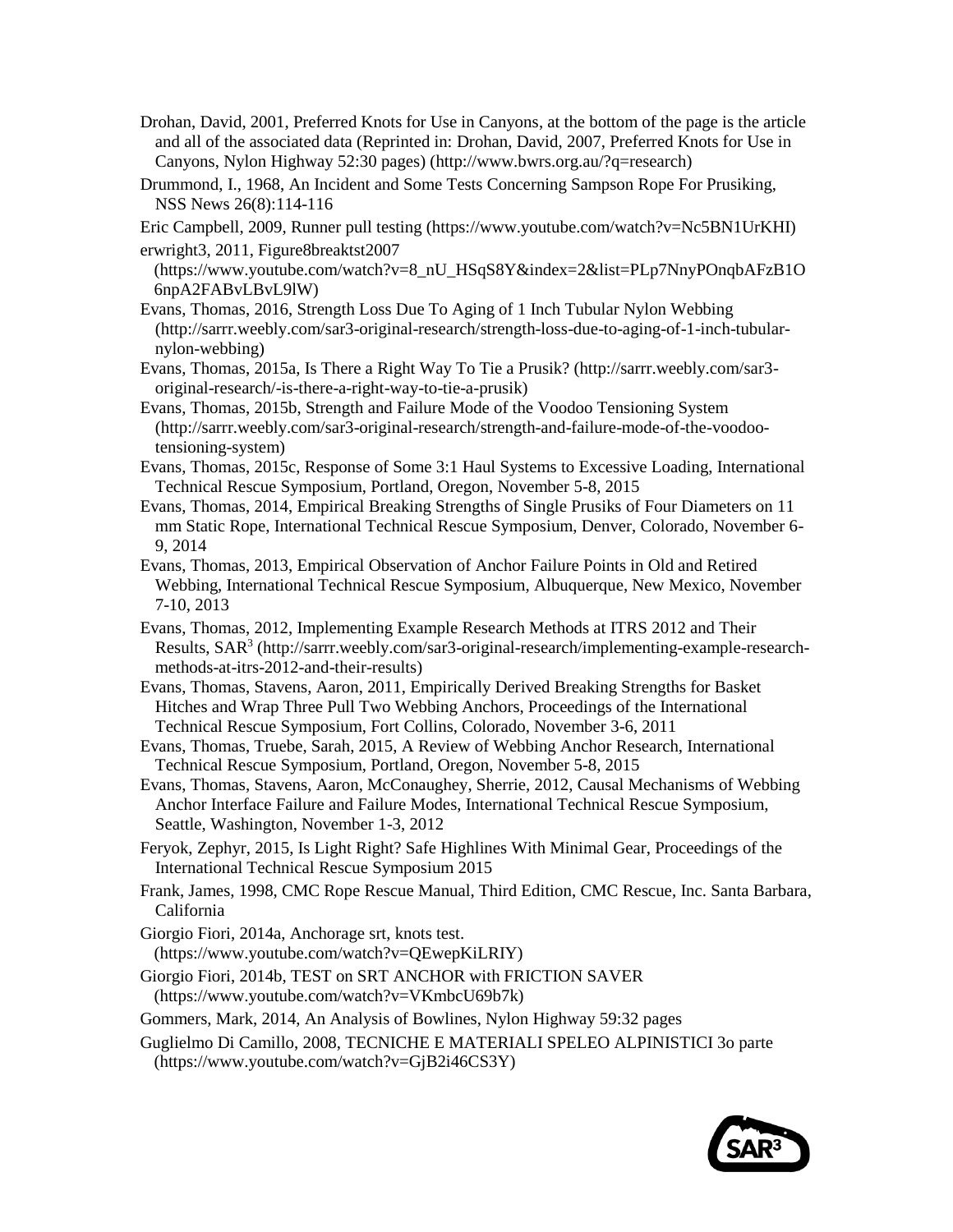- [Guglielmo Di Camillo, 2011a, Tecnica e Materiali a Padova 2011 -](https://www.youtube.com/watch?v=zWG0I9-QF38) Trazione lenta (Video 1 [Parte 2\) \(](https://www.youtube.com/watch?v=zWG0I9-QF38)https://www.youtube.com/watch?v=zWG0I9-QF38)
- [Guglielmo Di Camillo, 2011b, Tecnica e Materiali a Padova 2011 -](https://www.youtube.com/watch?v=PFtraAmW2eg) Trazione lenta (Video 1 [Parte 1\) \(](https://www.youtube.com/watch?v=PFtraAmW2eg)https://www.youtube.com/watch?v=PFtraAmW2eg)
- [Guglielmo Di Camillo, 2011c, Tecnica e Materiali a Padova 2011 -](https://www.youtube.com/watch?v=LeNf9u6AKmg) Trazione veloce (Video 2o) (https://www.youtube.com/watch?v=LeNf9u6AKmg)
- [Hansen, Douglas, 2004, A Look at Knot Strength in a Dynamic Situation, Proceedings of the](http://itrsonline.org/wordpress/wp-content/uploads/2015/04/KnotTesting.Hansen.2004.pdf)  [International Technical Rescue Symposium 2004](http://itrsonline.org/wordpress/wp-content/uploads/2015/04/KnotTesting.Hansen.2004.pdf)
- [Hansen, Douglas, 2005, What Is Your Real Safety Margin, Proceedings of the International](http://itrsonline.org/wordpress/wp-content/uploads/2015/04/Hansen.Safety.Margin.2005.pdf)  [Technical Rescue Symposium 2005](http://itrsonline.org/wordpress/wp-content/uploads/2015/04/Hansen.Safety.Margin.2005.pdf)
- [Harness destruction testing, 2011a, break](https://www.youtube.com/watch?v=hVY8vomYVa8) in the knot analysis (https://www.youtube.com/watch?v=hVY8vomYVa8)
- [Harness destruction testing, 2011b, spectra knot undoing](https://www.youtube.com/watch?v=xZoF2VAE3zU) (https://www.youtube.com/watch?v=xZoF2VAE3zU)
- [Harness destruction testing, 2011c, readers digest version of multiple weather exposed spectra](https://www.youtube.com/watch?v=QNpZ8mFOZmM)  [climbing slings tests.wmv](https://www.youtube.com/watch?v=QNpZ8mFOZmM) (https://www.youtube.com/watch?v=QNpZ8mFOZmM)
- [Harness destruction testing, 2011d, Yosemite finish tie in 2](https://www.youtube.com/watch?v=GVF_eicSBMY) (https://www.youtube.com/watch?v=GVF\_eicSBMY)
- [Helga Sanna, 2010, Esperimento: test tenuta delle corde](https://www.youtube.com/watch?v=n2uleq_8Pu8) (https://www.youtube.com/watch?v=n2uleq\_8Pu8)
- [Hundal, Geir, Unknown Date, The Climbing Mythbusters \(](http://www.geir.com/mythbuster.html)http://www.geir.com/mythbuster.html)
- Jeffrey, Darren, McDaniel , Travis, Santillan, Gavin, 2010, Canyoneering Anchors and Basic Rope Systems, AuthorHouse, Indiana, pg. 94-95
- [Jones, Tom, 2002, Girth hitching slings to the cable on wired nuts](http://www.paci.com.au/downloads_public/knots/11_Tests_Girth-hitched_slings_2002.pdf) (http://www.paci.com.au/downloads\_public/knots/11\_Tests\_Girth-hitched\_slings\_2002.pdf)
- [Jones, Tom, 2005, Some Knot Testing Data](http://canyoncollective.com/threads/some-knot-testing-data.7688/) (http://canyoncollective.com/threads/some-knottesting-data.7688/)
- [Junghannb, Stefan, 2014, Webbing Strength in Anchors](http://slacklab.de/en/rigging/strength-of-webbing-anchors) (http://slacklab.de/en/rigging/strength-ofwebbing-anchors)
- [Luscinski, Keith, 2015, Knotted vs. Sewn Terminations in Cow's Tails, Proceedings of the](http://itrsonline.org/wordpress/wp-content/uploads/2015/11/Luscinski-Knotted-vs-Sewn-Terminations.pdf)  [International Technical Rescue Symposium 2015](http://itrsonline.org/wordpress/wp-content/uploads/2015/11/Luscinski-Knotted-vs-Sewn-Terminations.pdf)
- [made in mountain, 2015, Ballestrinque: Desliza o se rompe?](https://www.youtube.com/watch?v=VjsRsbLBH-Y) (https://www.youtube.com/watch?v=VjsRsbLBH-Y)
- [Mammut Sports Group, 2007, Report on the breaking of a girth-hitched sling, with](http://www.riverrescue.it/download/girth_hitch_report.pdf)  [recommendations for usage of connected slings](http://www.riverrescue.it/download/girth_hitch_report.pdf) (http://www.riverrescue.it/download/girth\_hitch\_report.pdf)
- [Martin, Daniel, A., Boron, Kevin, Osbstalecki, Kurath, Peter, Horn, Gavin P., 2015, Feasibility of](http://download.springer.com/static/pdf/244/art%253A10.1007%252Fs40870-015-0015-5.pdf?originUrl=http%3A%2F%2Flink.springer.com%2Farticle%2F10.1007%2Fs40870-015-0015-5&token2=exp=1450503672~acl=%2Fstatic%2Fpdf%2F244%2Fart%25253A10.1007%25252Fs40870-015-0015-5.pdf%3ForiginUrl%3Dhttp%253A%252F%252Flink.springer.com%252Farticle%252F10.1007%252Fs40870-015-0015-5*~hmac=ffc677364815d53f98a744ddc46d119ba694b418b6355aef99b5c68b6a717b41)  [Knots to Reduce the Maximum Dynamic Arresting Load in Rope Systems, Journal of](http://download.springer.com/static/pdf/244/art%253A10.1007%252Fs40870-015-0015-5.pdf?originUrl=http%3A%2F%2Flink.springer.com%2Farticle%2F10.1007%2Fs40870-015-0015-5&token2=exp=1450503672~acl=%2Fstatic%2Fpdf%2F244%2Fart%25253A10.1007%25252Fs40870-015-0015-5.pdf%3ForiginUrl%3Dhttp%253A%252F%252Flink.springer.com%252Farticle%252F10.1007%252Fs40870-015-0015-5*~hmac=ffc677364815d53f98a744ddc46d119ba694b418b6355aef99b5c68b6a717b41)  [Dynamic Behavior of Materials 1:214-224](http://download.springer.com/static/pdf/244/art%253A10.1007%252Fs40870-015-0015-5.pdf?originUrl=http%3A%2F%2Flink.springer.com%2Farticle%2F10.1007%2Fs40870-015-0015-5&token2=exp=1450503672~acl=%2Fstatic%2Fpdf%2F244%2Fart%25253A10.1007%25252Fs40870-015-0015-5.pdf%3ForiginUrl%3Dhttp%253A%252F%252Flink.springer.com%252Farticle%252F10.1007%252Fs40870-015-0015-5*~hmac=ffc677364815d53f98a744ddc46d119ba694b418b6355aef99b5c68b6a717b41)
- [Matteo Will Bertolotti, 2013, ROTTURA/SCIOGLIMENTO NODI SU CORDINI A](https://www.youtube.com/watch?v=vtVcWBfCGkY)  [TRAZIONE LENTA \(](https://www.youtube.com/watch?v=vtVcWBfCGkY)https://www.youtube.com/watch?v=vtVcWBfCGkY)
- [McDonald, Mike, 2005, Backyard Testing: Pitfalls, Pratfalls and Things That Go Bump in the](http://itrsonline.org/wordpress/wp-content/uploads/2014/09/McDonald2005_ITRSSlides.pdf)  [Night, Proceedings of the International Technical Rescue Symposium 2005](http://itrsonline.org/wordpress/wp-content/uploads/2014/09/McDonald2005_ITRSSlides.pdf)
- [McKently, John, 2014, Rescue Knot Efficiency Revisited,](http://itrsonline.org/wordpress/wp-content/uploads/2015/02/010.McKently.2014.pdf) Proceedings of the International [Technical Rescue Symposium 2014 \(](http://itrsonline.org/wordpress/wp-content/uploads/2015/02/010.McKently.2014.pdf)Reprinted in: [McKently, John, 2014, Rescue Knot](http://caves.org/section/vertical/nh/59/Rescue%20Knot%20Efficiency%20Revisited.pdf)  [Efficiency Revisited, Nylon Highway 59: 6 pages\)](http://caves.org/section/vertical/nh/59/Rescue%20Knot%20Efficiency%20Revisited.pdf)

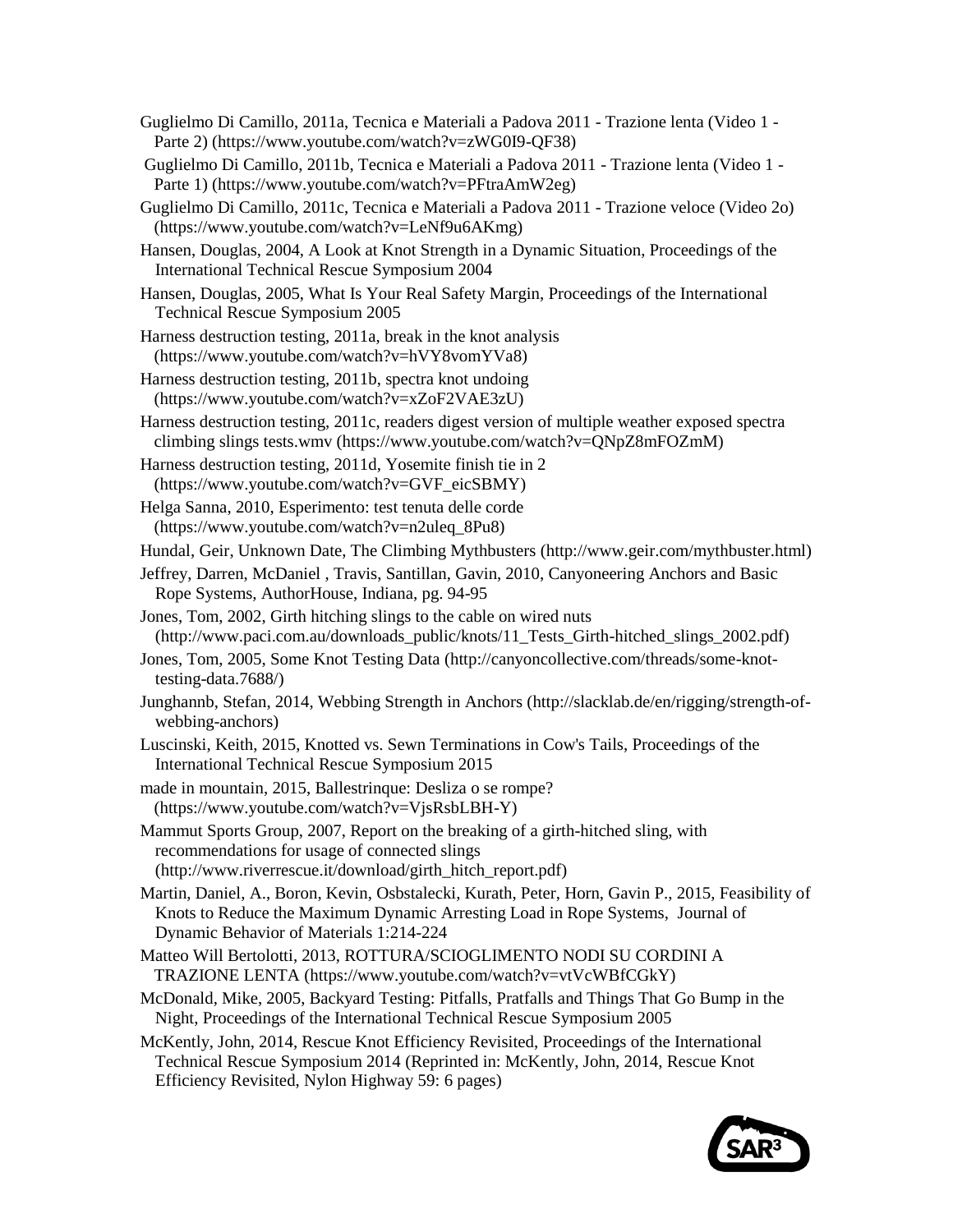[Meredith, Irving, 1960, Climbing Rope Tests, American Alpine Journal 12\(1\):191-194](http://aac-publications.s3.amazonaws.com/documents/aaj/1960/PDF/AAJ_1960_12_1_191.pdf)

[Moyer, Tom, 1999, Pull Tests of the "Euro Death-Knot"](http://user.xmission.com/~tmoyer/testing/EDK.html) (http://user.xmission.com/~tmoyer/testing/EDK.html)

[Moyer, Tom, 2000, Pull-Testing at the MRA Intermountain Recert](http://user.xmission.com/~tmoyer/testing/pull_tests_7-00.html) (http://user.xmission.com/~tmoyer/testing/pull\_tests\_7-00.html)

Moyer, Tom, Tusting, Paul, Harmston, [Chris, 2000, Comparative Testing of High Strength Cord,](http://itrsonline.org/wordpress/wp-content/uploads/2015/04/Moyer.Harmston.2000.pdf)  [Proceedings of the International Technical Rescue Symposium 2000 \(](http://itrsonline.org/wordpress/wp-content/uploads/2015/04/Moyer.Harmston.2000.pdf)Reprinted in: [Moyer,](http://caves.org/section/vertical/nh/49/cthsc/cthsc.html)  [Tom, 2004, Comparative Testing of High Strength Cord, Nylon Highway 49: 11 pages\)](http://caves.org/section/vertical/nh/49/cthsc/cthsc.html)

[NZcaver, 2010, Rope rescue knot failures \(](https://www.youtube.com/watch?v=WNyilCyqJyE)https://www.youtube.com/watch?v=WNyilCyqJyE)

[NZcaver, 2012, Breaking Gear NCRC 2012](https://www.youtube.com/watch?v=4LYJO3QHjos) (https://www.youtube.com/watch?v=4LYJO3QHjos)

[O'Neill, Collin, 2001, Slow-Pull Testing of the "Double Overhand On Itself" Tie, Nylon Highway](http://caves.org/section/vertical/nh/46/doitie.html)  [46:8 pages,](http://caves.org/section/vertical/nh/46/doitie.html) and in pdf [here](http://caves.org/section/vertical/nh/pdfs/nh46.pdf) (reprinted in the Speleo Digest 2000:386-388)

[OTE Rescue, 2014, Rigging Myths](https://www.youtube.com/watch?v=vCb7e7bSNHc&list=TL1KirjmFQGEsxMTEwMjAxNQ&index=10) (https://www.youtube.com/watch?v=vCb7e7bSNHc&list=TL1KirjmFQGEsxMTEwMjAxNQ  $\&$ index=10)

[Parker, Robert, Unknown Date, Use and Abuse of the Clove Hitch](http://www.guidetricksforclimbers.com/index.php/appendix/78-gtc-articles/78-use-and-abuse-of-the-clove-hitch) (http://www.guidetricksforclimbers.com/index.php/appendix/78-gtc-articles/78-use-and-abuseof-the-clove-hitch)

[Powick, Kolin, Unknown Date a, What is the Strongest Rappel Knot?](http://blackdiamondequipment.com/en/qc-lab-what-is-the-best-rappel-knot.html) (http://blackdiamondequipment.com/en\_US/qc-lab-what-is-the-best-rappel-knot.html)

[Powick, Kolin, Unknown Date b, Sharpie for Marking the Middle of a Rope?](http://blackdiamondequipment.com/en/qc-lab-can-i-use-a-sharpie-to-mark-the-middle-of-my-rope.html)  (http://blackdiamondequipment.com/en/qc-lab-can-i-use-a-sharpie-to-mark-the-middle-of-myrope.html)

[Powick, Kolin, Unknown Date c, Connecting Two Slings Together](http://blackdiamondequipment.com/en/qc-lab-connecting-two-slings-together.html) (http://blackdiamondequipment.com/en/qc-lab-connecting-two-slings-together.html)

[Powick, Kolin, Unknown Date d, Retiring Old Ropes](http://blackdiamondequipment.com/en/qc-lab-retiring-old-ropes.html) (http://blackdiamondequipment.com/en/qclab-retiring-old-ropes.html)

- [Prattley, Grant, 2014a, A knot that drives you around the bend!](http://oterescue.com/project/sheet-bend-compared-bowline-knot/) (http://oterescue.com/project/sheet-bend-compared-bowline-knot/)
- [Prattley, Grant, 2014b, Rigging Myths and other things rope](http://oterescue.com/project/rigging-myths/) (http://oterescue.com/project/rigging-myths/)

[Prattley, Grant, 2016, Which Bend For Joining Ropes? Testing and analysis of flat bends used for](http://oterescue.com/project/which-bend-for-joining-ropes/)  [rope retrieval](http://oterescue.com/project/which-bend-for-joining-ropes/) (http://oterescue.com/project/which-bend-for-joining-ropes/)

Prohaska, Heinz, 1988, A Safer Bowline for Climbers and Cavers, Nylon Highway 26:4-5

[Richard Delaney, 2012a, EDK plus extra overhand knot Edelrid 11mm dynamic](https://www.youtube.com/watch?v=8T_xmrts9v4)

(https://www.youtube.com/watch?v=8T\_xmrts9v4)

[Richard Delaney, 2012b, Figure-of-8 vs. Bowline](https://www.youtube.com/watch?v=9skZ27YQd1g) (https://www.youtube.com/watch?v=9skZ27YQd1g)

[Richard Delaney, 2012c, Sterling htp 11.1mm rope: figure-of-8 knot against bowline](https://www.youtube.com/watch?v=T1ZosDmBntE) (https://www.youtube.com/watch?v=T1ZosDmBntE)

[Richard Delaney, 2015a, Figure 8 Bunny Ears knot test](https://www.youtube.com/watch?v=P5qDr3qYZ9o) (https://www.youtube.com/watch?v=P5qDr3qYZ9o)

[Richard Delaney, 2015b, "EDK": overhand & fig8 pull test](https://www.youtube.com/watch?v=QGqGlFc3oFs)  (https://www.youtube.com/watch?v=QGqGlFc3oFs)

[Richard Delaney, 2015c, Figure-of-8: 75% or 50%](https://www.youtube.com/watch?v=sFWShgPh4gM) (https://www.youtube.com/watch?v=sFWShgPh4gM)

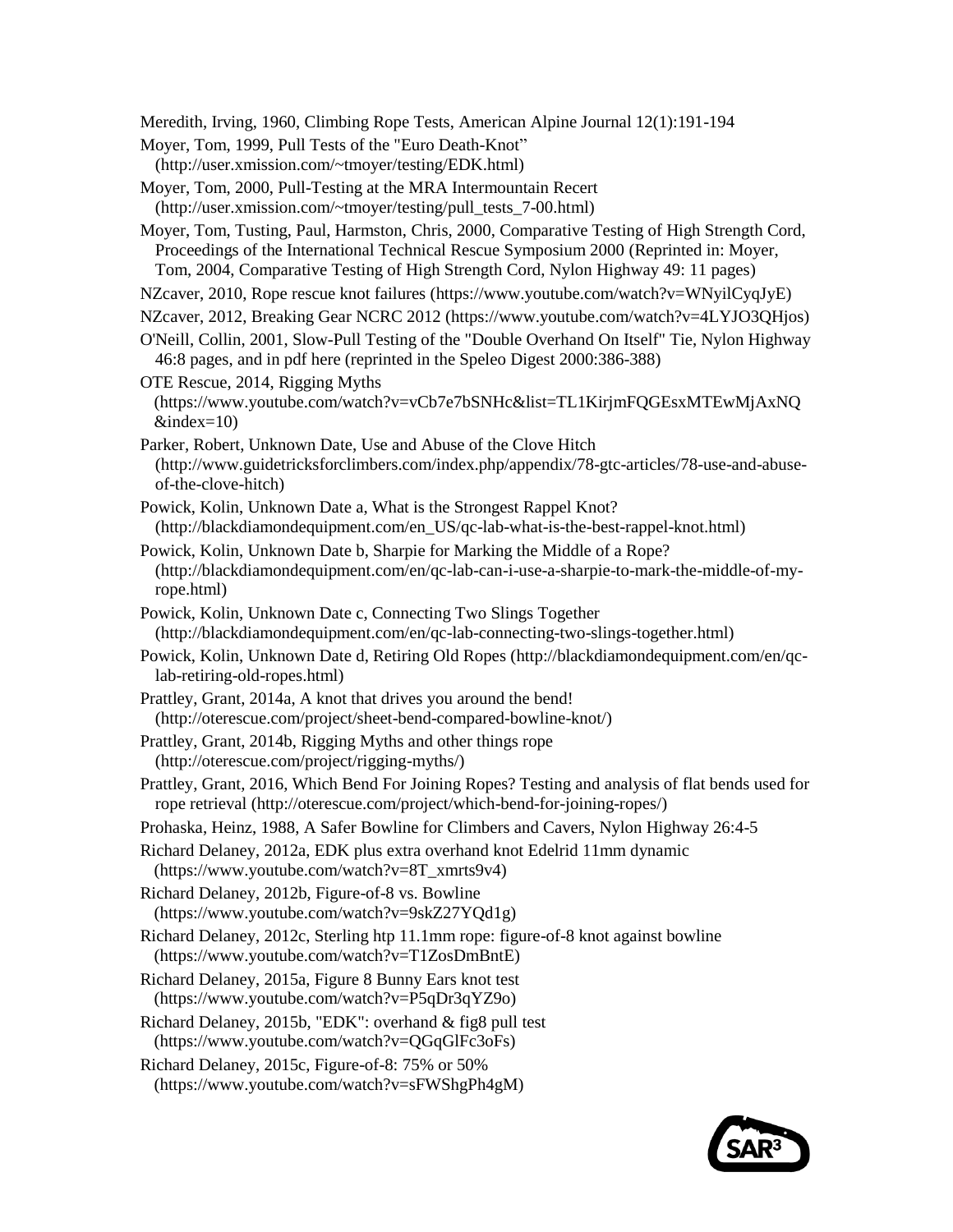[Richards, Dave, 2004, Knot Break Strength vs. Rope Break Strength, Proceedings of the](http://itrsonline.org/wordpress/wp-content/uploads/2015/04/KnotvsRope.Richards.2004.pdf)  [International Technical Rescue Symposium 2004 \(](http://itrsonline.org/wordpress/wp-content/uploads/2015/04/KnotvsRope.Richards.2004.pdf)Reprinted in: [Richards, Dave, 2005, Knot](http://caves.org/section/vertical/nh/50/knotrope.html)  [Break Strength vs. Rope Break Strength, Nylon Highway 50:9 pages\)](http://caves.org/section/vertical/nh/50/knotrope.html)

[Rich Carlson, 2015, EDK in](http://www.canyoneering.net/edk-in-webbing/) Webbing? (http://www.canyoneering.net/edk-in-webbing/)

- [SARRR, 2015, Slow Pulling a Webbing and Cord Girth Hitch](https://www.youtube.com/watch?v=DEPPP9NF_lw) (https://www.youtube.com/watch?v=DEPPP9NF\_lw)
- [Schmidt, David, Clifford, David, 2007, Busted! A test of the breaking strengths of five common](http://www.neropes.com/Resources/sail_reprint.pdf)  [knots, Sail Magazine February 2007:82,84-85](http://www.neropes.com/Resources/sail_reprint.pdf)
- [Sheehan, Alan, 2004a, Load Testing](http://www.paci.com.au/downloads_public/knots/08_Tests_OberonSES_29July04.pdf)  http://www.paci.com.au/downloads\_public/knots/08\_Tests\_OberonSES\_29July04.pdf
- [Sheehan, Alan, 2004b, Load Testing, NSW SES Vertical Rescue Professional Development](http://www.paci.com.au/downloads_public/knots/07_Tests_OberonSES_14Aug04.pdf)  [Workshop, Wellington NSW, August 14, 2004](http://www.paci.com.au/downloads_public/knots/07_Tests_OberonSES_14Aug04.pdf)

http://www.paci.com.au/downloads\_public/knots/07\_Tests\_OberonSES\_14Aug04.pdf

Smith, Bruce, 1986, Which is Stronger? Nylon Highway 22:14

Smith, Bruce, 1995, Myth Busting, Nylon Highway 39:6-11

Storage, William, 1992, Slippery Ground and Undercurrents, NSS News 50(5):132-134

- [superbenjaman, 2011, Prueba de rupture de equipo de escalada tirolesa cable tensor polea](https://www.youtube.com/watch?v=ABP5eOH_wWc)  [mosqueton \(](https://www.youtube.com/watch?v=ABP5eOH_wWc)https://www.youtube.com/watch?v=ABP5eOH\_wWc)
- [top\\_rope, 2014a, Marlow 8mm Viper Prusik Cord Test -](https://www.youtube.com/watch?v=alFTfnlTRt4&feature=youtu.be) TREE SURGERY ARBORISTS (https://www.youtube.com/watch?v=alFTfnlTRt4&feature=youtu.be)
- [top\\_rope, 2014b, TEST of MARLOW Viper 8mm eye2eye LANYARD ROPE PRUSIK](https://www.youtube.com/watch?v=V9VbwO6th5I)  (https://www.youtube.com/watch?v=V9VbwO6th5I)
- [unjoan, 2016a, Nudo JOANET o Nudo Juanito \(La revolucion\)](https://www.youtube.com/watch?v=exkRJzS_zAE&feature=youtu.be) (https://www.youtube.com/watch?v=exkRJzS\_zAE&feature=youtu.be)
- [unjoan, 2016b, Pruebas de Resistencia del Nudo JOANET o Nudo Juanito \(Algunas de las](https://www.youtube.com/watch?v=TzWhlJxLZVI)  [pruebas realizadas\)](https://www.youtube.com/watch?v=TzWhlJxLZVI) (https://www.youtube.com/watch?v=TzWhlJxLZVI)

Unknown Author, [1998, 19980912-TER, Static Ropes, IKAR Terrestrial Rescue Commission](http://www.alpine-rescue.org/ikar-cisa/documents/2007/Statikseile_980912.pdf)  (document in German) (http://www.alpine-rescue.org/ikarcisa/documents/2007/Statikseile\_980912.pdf)

[Unknown Author, 2006, Spectra Knots](http://electricant.net/beta/spectra/spectra_knots.htm) (http://electricant.net/beta/spectra/spectra\_knots.htm)

[Unknown Author, 2009, Random Rope and System Testing](http://www.advancedrescue.com/resources/FFD-Rope-testing.pdf) (http://www.advancedrescue.com/resources/FFD-Rope-testing.pdf)

[Unknown Author, 2015a, Webbing Knots \(](http://rope-work-101.wikidot.com/webbing-knots)http://rope-work-101.wikidot.com/webbing-knots)

[Unknown Author, 2015b, Sheet Bend Testing](http://rope-work-101.wikidot.com/sheet-bend-testing) (http://rope-work-101.wikidot.com/sheet-bendtesting)

- [Unknown Author, 2015c, Offset Bound Overhand Bend Testing](http://rope-work-101.wikidot.com/offset-bound-overhand-knot-testing) (http://rope-work-101.wikidot.com/offset-bound-overhand-knot-testing)
- [Unknown Author, Unknown Date, Swiftwater Rope Testing -](http://www.swiftwaterrescue.at/content/info/rope-test1.html) Wet and Dry Rope Strength (http://www.swiftwaterrescue.at/content/info/rope-test1.html)
- Vickers, Pete, 2006a, Belay [& Brake Device Loading Evaluation](http://www.kajakksenteret.no/files/Belay%20and%20brake%20loading%20test.pdf) (http://www.kajakksenteret.no/files/Belay%20and%20brake%20loading%20test.pdf)
- [Vickers, Pete, 2006b, Throwline tensile strength Investigation](http://www.kajakksenteret.no/files/Throwline%20loading%20test.pdf) (http://www.kajakksenteret.no/files/Throwline%20loading%20test.pdf)
- Vines, Tom, Hudson, Steve, 2004, High Angle Rescue Techniques, Third Edition, Mosby, St. Louis, pg. 69